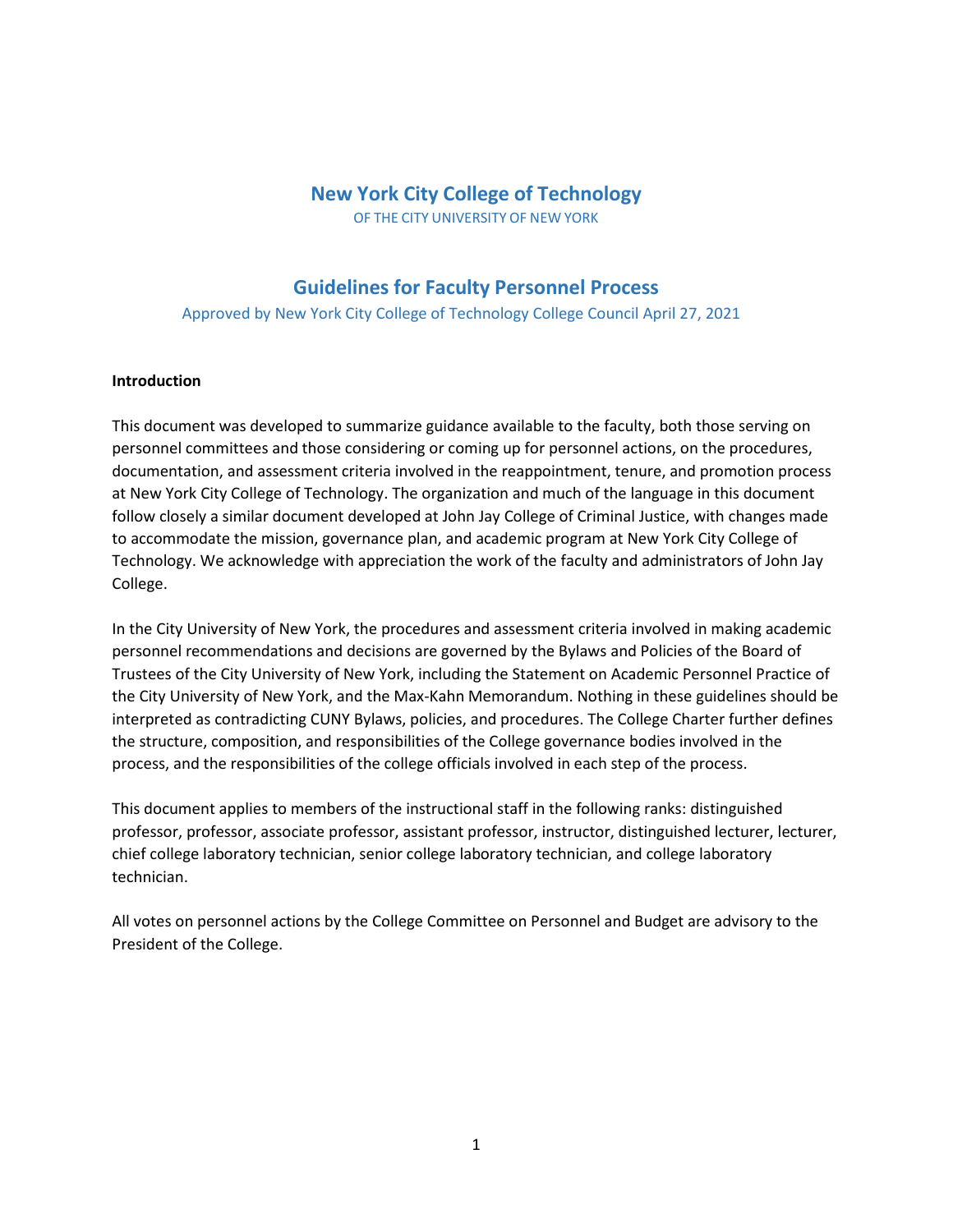### **Table of Contents**

# **I. The Candidate's File and the Professional Activity Report and Self-Evaluation**

- A. Personnel File Organization and Updates
- B. The Professional Development Plan (PDP)
- C. The Professional Activity Report and Self-Evaluation (PARSE)
- D. The Annual Evaluation Conference and the Annual Evaluation Conference Memorandum
- E. The Third Year Review by the Dean

### **II. The Personnel Process**

- A. General Guidance about the Process
- B. Department Committees
- C. Review Committees of the College Personnel & Budget Committee
- D. College Personnel & Budget Committee

# **III. Guidance for Candidates and the Committees**

- A. General Guidance for Candidates
- B. Teaching
- C. Scholarly and Professional Growth
- D. Service
- E. Lecturers and Instructors
- F. College Laboratory Technicians

### **IV. Timelines**

- A. General Guidance about the Timetable for Reappointment, Tenure, and Promotion
- B. General Timetable for Preparation of the Record

### **V. Resources**

### Appendix A/ **CUNY Resources (Also available online from the OFSR Webpage)**

- 1. CUNY Office of Human Resources Management Code of Practice Regarding Instructional Staff Titles
- 2. Statement on Academic Personnel Practice of the City University of New York
- 3. Max-Kahn Memorandum

# Appendix B/ **New York City College of Technology Resources**

- 1. Documents (Available online from the OFSR Webpage) College Governance Plan College Bylaws
- 2. Forms (Also available online from the OFSR Webpage) Professional Activity Report and Self-Evaluation Annual Evaluation Candidate's Request for Personnel Action Peer Committee Report Cover Page
	- Professional Development Plan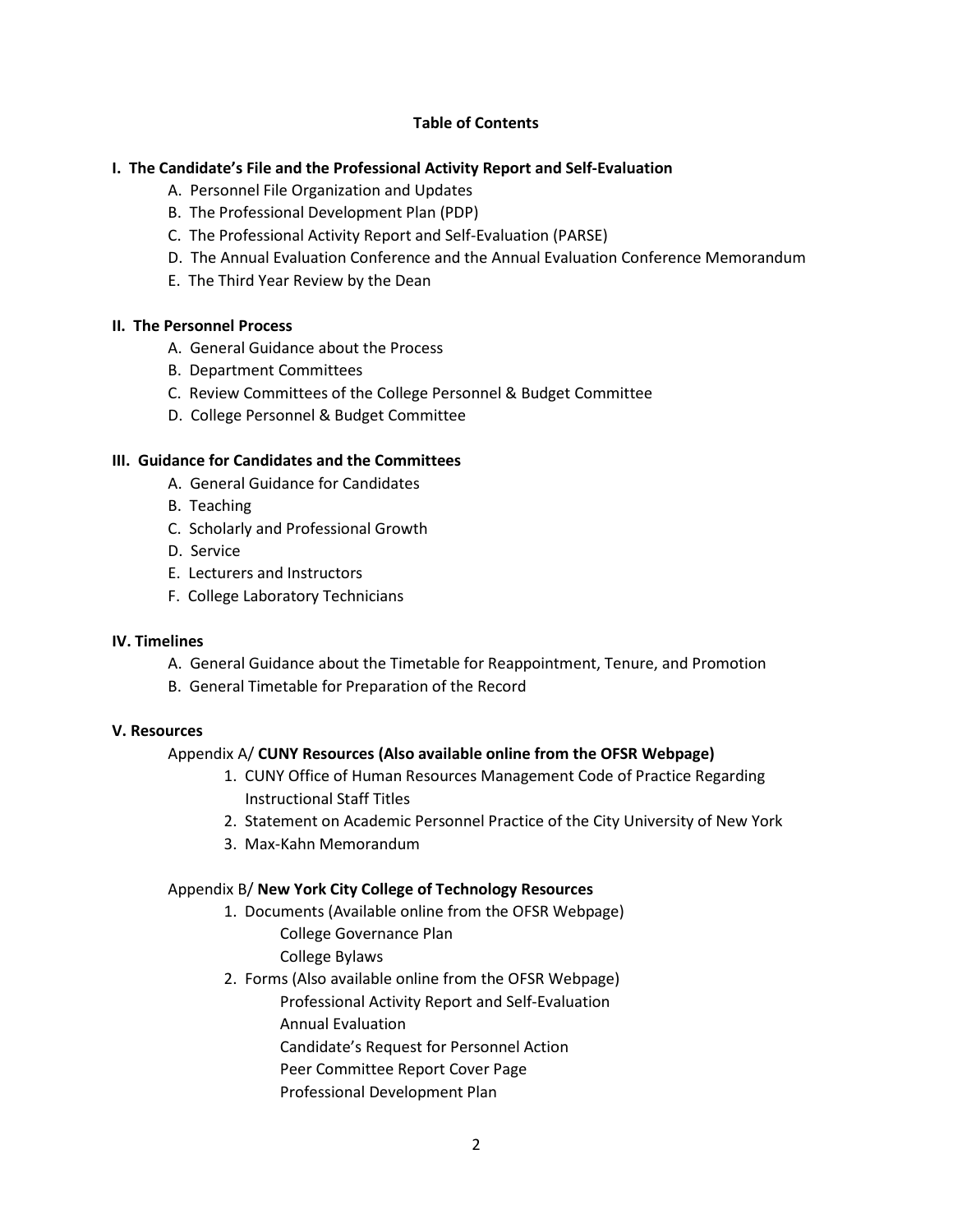# **I. The Candidate's File and the Professional Activity Report and Self-Evaluation**

# **A. Personnel File Organization and Updates**

- 1. The Personnel File is the college's principal record of the faculty member.
- 2. Candidates who intend to apply for promotion and/or fellowship leave or scholarly incentive award must submit a Candidate's Request for Personnel Action form (RPA) signed by the candidate and the department chair and noted by the school dean and the Provost. Before consideration for any personnel action, a candidate must submit to the Office of Faculty and Staff Relations (OFSR) an updated Professional Activity Report and Self-Evaluation (PARSE), which summarizes and evaluates professional activity. The PARSE should be submitted electronically subject to I.A.7. Candidates for fellowship leave or scholarly incentive award need only update the Scholarly and Professional Growth section of the PARSE.
- 3. The candidate must also submit to OFSR documentation, as indicated on the PARSE, for each item listed. **Items lacking documentation will not be considered.** For particularly voluminous files, the candidate may wish to include a table of contents. Hard copies or digital copies in published form of all publications under consideration for promotion are required as documentation.
- 4. **It is ultimately the responsibility of the candidate to put together the file so that it most accurately and positively reflects the case for an affirmative personnel action.**
- 5. Candidates have the right at all times to review their personnel file, with the exception of external letters of reference and evaluation, the actual vote counts, and any other materials excluded pursuant to CUNY policy.
- 6. Each year OFSR will set closing dates for the annual review in the spring and for the beginning of the review processes for reappointment and tenure and for promotion in the fall. An updated PARSE should be submitted and faculty files completed before the spring closing date for the annual evaluation conference with the Chair, at which point the file is closed as defined in I.A.7 below. Candidates who wish to add information to their files during the period between the completion date for the annual evaluations in the spring and the date stipulated for the review process to begin in the fall must contact the Chair, who will submit to OFSR via the Dean. Such additions are generally limited to material not available at the time of the annual evaluation. See section II.A.5. for other exceptions and for procedures to follow in the event that significant information adverse to the candidate is raised.
- 7. When a file is closed for the review process, additions and changes to the file are not permitted except as outlined in section II.A.5 or under exceptional circumstances (such as a filing error that would materially affect the accuracy of the record). Such additions or changes require the permission of the Provost, the recommendation of the Chair, and the consent of the candidate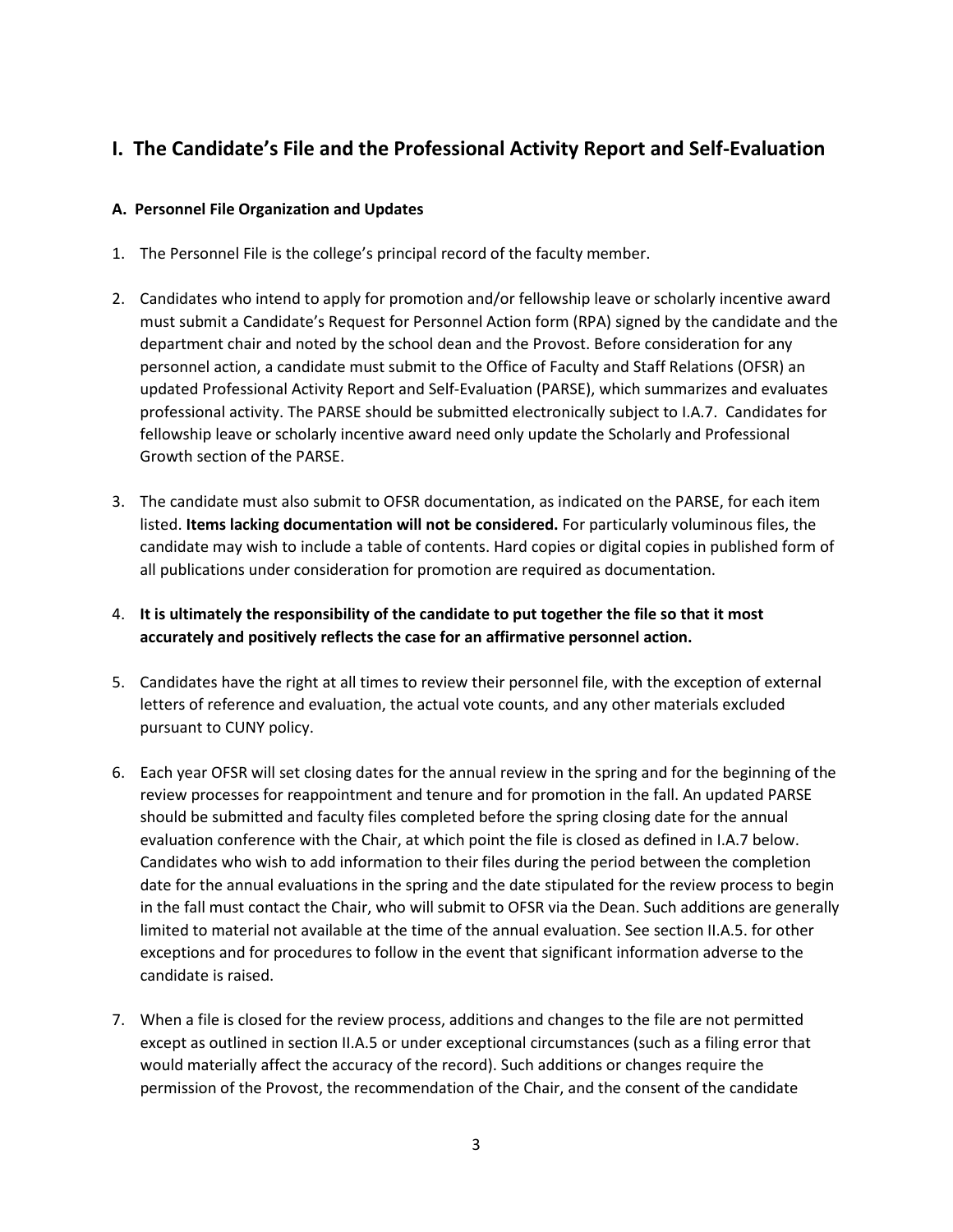signified by the candidate's initials on the document to be added. The Dean should also be informed of additions and changes. Additional information received for the files that is not added is retained by OFSR for inclusion after consideration of the current personnel action is complete. The file reopens once the current personnel action is complete as reflected in a documented action by the President.

8. The general organization of personnel files is determined by the Provost in consultation with the OFSR Director, and may change from time to time based on evolving policies, procedures, operations, and technologies. However, there shall always be a confidential section or sections of the files as described in I.A.5 above.

# **B. The Professional Development Plan (PDP)**

- 1. Tenure-track faculty members develop a Professional Development Plan (PDP) during the first year of service, in consultation with the Chair and reviewed by the Dean. The PDP outlines goals in teaching, service and scholarly and professional development for each of the first seven years up to tenure. Candidates for a first year reappointment (reappointment for a second year) prepare a PDP prior to the vote on reappointment for a second year. Candidates may alter the PDP in consultation with their Chair and Dean.
- 2. For subsequent reappointment and tenure reviews, the PARSE provides a means of documenting progress toward achieving the goals and targets that are described in the PDP, as well as providing an opportunity to explain changes to the PDP.

# **C. The Professional Activity Report and Self-Evaluation (PARSE)**

- 1. The Professional Activity Report and Self-Evaluation (PARSE) is a faculty member's documentation of her/his accomplishments during each academic year and cumulatively. It was developed for the faculty to demonstrate general progress in the three principal areas of teaching, scholarly and professional growth, and service, and serves as the basis for the annual evaluation. In addition, the PARSE provides faculty members who are candidates for personnel actions with an instrument to present to departmental and College review committees. The PARSE provides an opportunity to explain the faculty member's contributions with special emphasis on contributions while at New York City College of Technology (NYCCT). For guidance on how candidates are evaluated, see Sec. III.
- 2. All full-time untenured faculty members will submit a PARSE annually, in time for the preparation of the annual evaluation. After submission, the PARSE is included in the Personnel File. Tenured faculty applying for promotion should submit an updated PARSE and RPA in accordance with the OFSR calendar. Full Professors applying for fellowship leave or scholar incentive leave shall update the section on scholarship (or creative/professional work) and professional growth.
- 3. The background section is concerned with employment and educational history.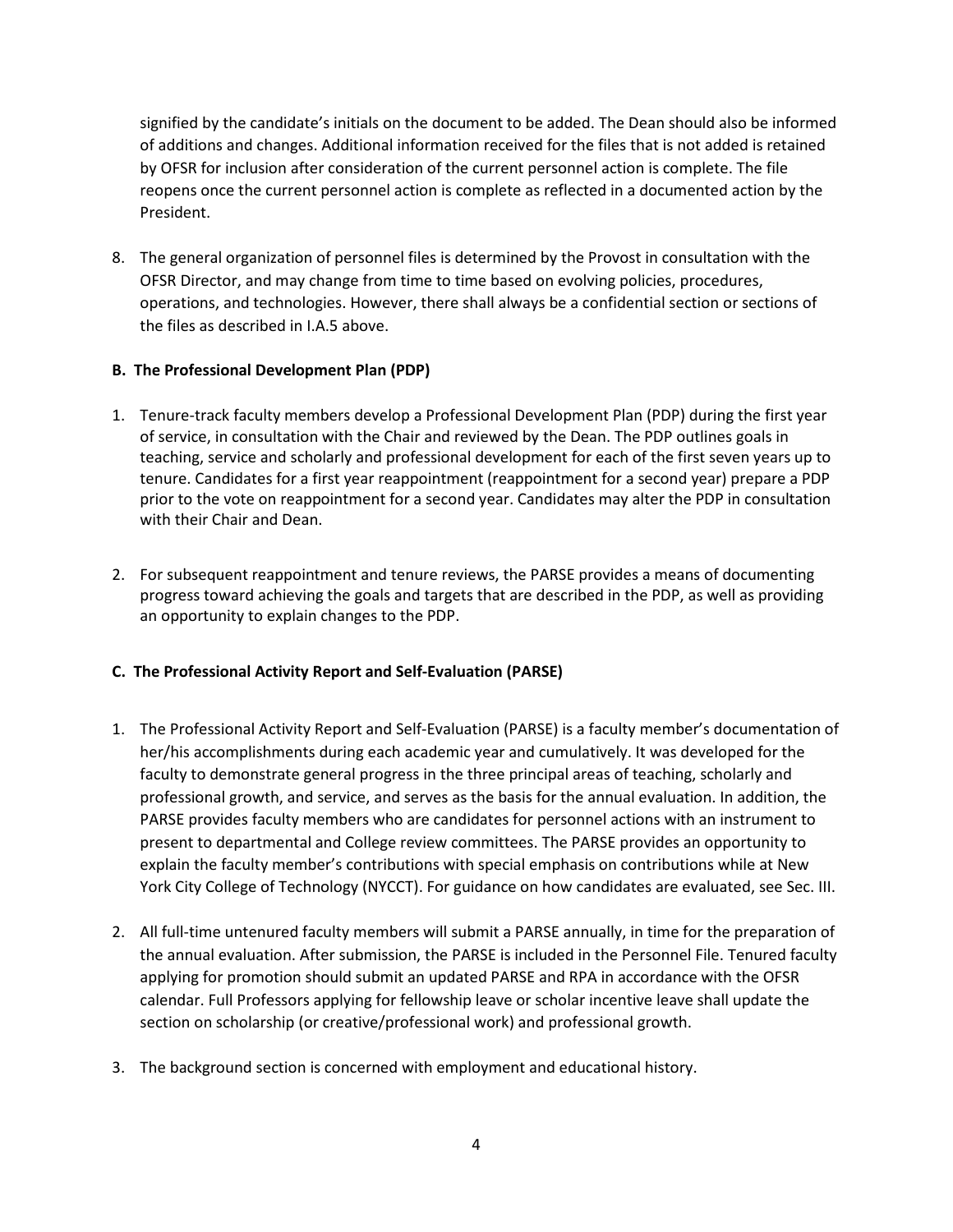- 4. Under no circumstances can an item of work be listed in more than one of the three categories of teaching, service or scholarly and professional growth.
- 5. If a faculty member includes an item that was considered in their hiring at the college or for a previous promotion then they must clarify which work has been completed since their hiring or promotion. A description should be put in the self-evaluation, and documentation that the work was done during the period under consideration for promotion must be included among the supporting evidence. This includes items previously listed as works in progress.
- 6. Teaching

In this section, list only items since appointment to the tenure track line or last promotion, whichever is later. Student and peer evaluations of teaching do not belong here but rather in the Teaching Portfolio.

- a. In item 16, list all course numbers and titles taught at NYCCT in reverse chronological order by semester and year.
- b. In item 17, list other teaching/instructional responsibilities. Among others, these may include:
	- **EXECUTE:** Curriculum development and assessment
	- **Internship supervision (unless listed as a course above)**
	- **Formal academic advisement**
	- **College-wide programs (e.g. College Now, Learning Communities)**
	- Teaching outside City Tech (including teaching at the CUNY Graduate Center, CUNY School of Professional Studies Online Degree Program, visiting appointments, etc.)
	- Theses or Dissertations Supervised (include topic/title, name of student and expected date of completion or date of completion)
	- **•** Other (explain)
- 7. Scholarly and Professional Growth
	- a.
- i. In item 18, candidates for promotion should list all publications and production divided into six subcategories. Candidates for reappointment and tenure need only list items in categories 18.A(i) and 18.B(i).
	- 18.A List all examples of refereed (peer-reviewed) publications and production in reverse chronological order. (All unpublished work is to be listed under item 19 – see below.)
		- o 18.A(i) List refereed (peer-reviewed) work published since the last successful promotion application.
		- o 18.A(ii) List refereed (peer-reviewed) work published prior to the last promotion, but after appointment to the tenure track line at NYCCT
		- o 18.A(iii) List refereed (peer-reviewed) work published prior to appointment to the tenure track line at NYCCT.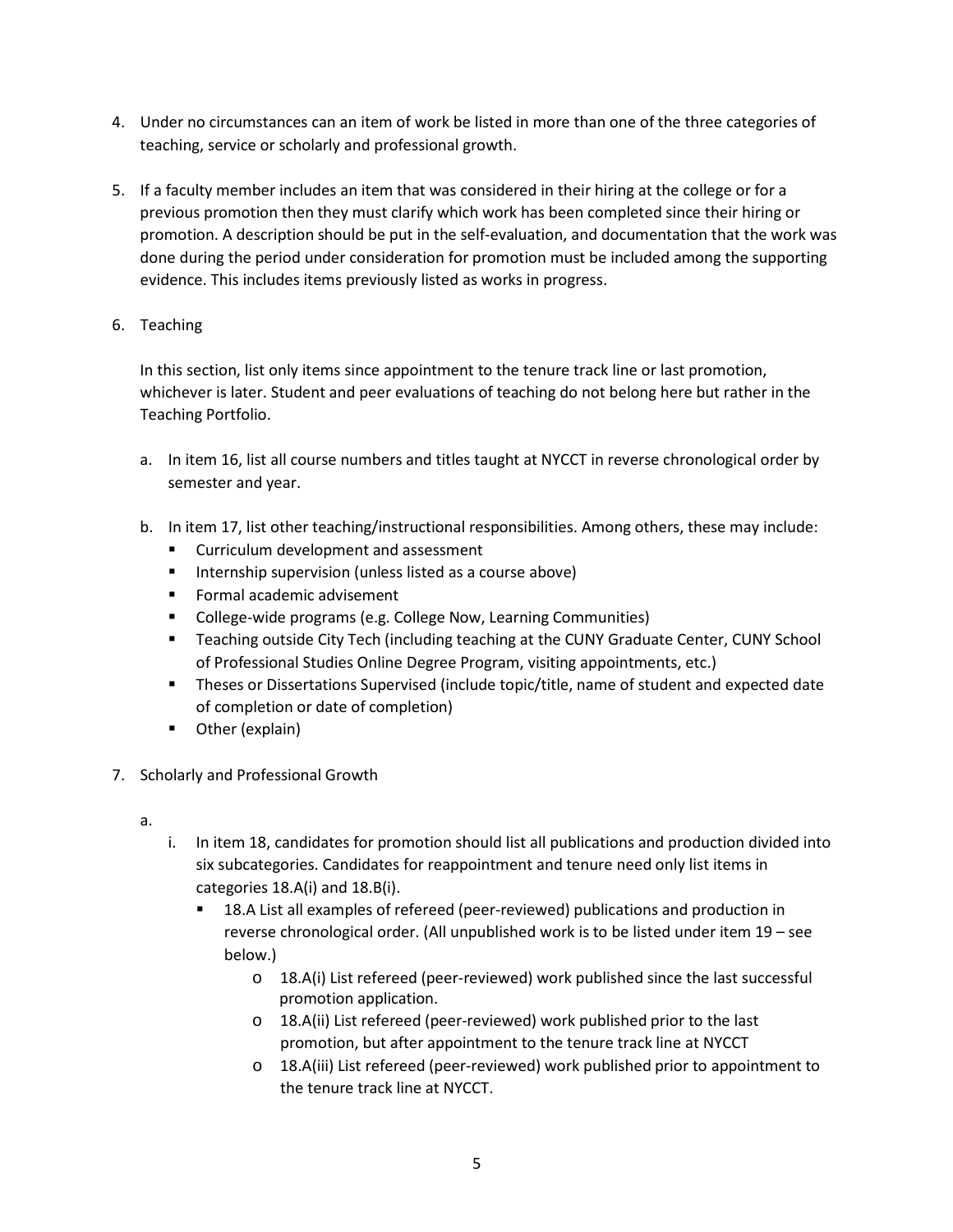- 18.B List examples of non-refereed (non-peer-reviewed) publication and production in reverse chronological order. (All unpublished work is to be listed under item 19 – see below.)
	- o 18.B (i) List non-refereed (non-peer-reviewed) work published since the last successful promotion application, but after appointment to the tenure track line at NYCCT.
	- o 18.B (ii) List non-refereed (non-peer-reviewed) work published prior to the last promotion, but after appointment to the tenure track line at NYCCT.
	- o 18.B (iii) List non-refereed (non-peer-reviewed) work published prior to appointment to the tenure track line at NYCCT.
- ii. Publications submitted in support of an application are to be in published form (with the exceptions for creative work noted above), or in galleys or page proofs. Works not at this stage should not be listed as publications, but as unpublished work under item 19. For a journal article, if galleys are not available, an acceptance letter from the editor of the journal is acceptable, along with a copy of the text in its final form i.e. the journal article should be accepted but not with revisions pending. Unpublished work, if accepted for publication, is to be listed under item 19.A if refereed (peer-reviewed) or under item 19.B if non-peerreviewed. Unpublished work submitted, but not yet accepted for publication is listed under 19.C. Work that is not yet submitted for publication is not listed under item 18 nor 19 but can be mentioned in the self- evaluation.
- iii. Within each sub-category, material shall be listed in reverse chronological order, with the most recent works first. All citations shall be complete, including page numbers. It is the responsibility of the candidate to make sure that the PARSE has proper citations.
- iv. Documentation is required for any item to be considered. As per I.A.3., and I.A.7. above, documentation must be deposited in OFSR before the file is closed.

**Non-print works:** documentation in the form of audio or video recordings, visual presentations, etc. should be made available in appropriate format to OFSR. OFSR will make these accessible by providing the necessary equipment to the members of review committees or the College P&B.

**E-publications and web-based materials**: When e-publications conform to the categories listed above, the candidate should provide a link and a full URL.

v. The following is a list of possible items to be listed as publications and productions. Note that special emphasis is placed on rigorously peer-reviewed scholarship and creative activity in fields where such review is practiced. This list is not exhaustive; other categories should be used, as needed, to identify candidates' professional production or publication within the context of their discipline. All material listed as peer-reviewed must be accompanied by evidence of this peer-review. Evidence of peer-review may include though is not limited to: listing of the journal in a recognized index, correspondence with editors and publishers, or a book published by a university press. Listing in Google Scholar is not evidence of peer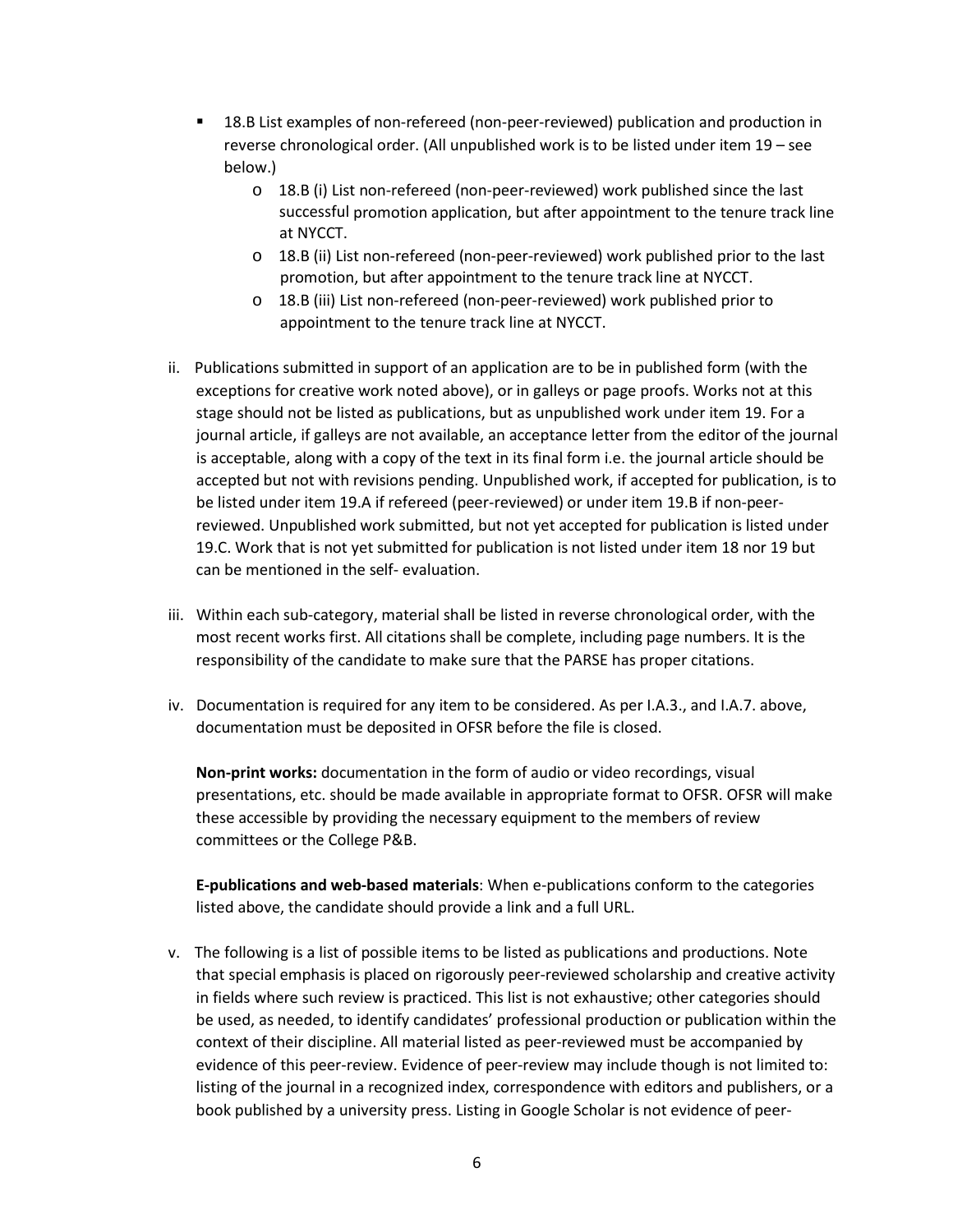review. Departments are encouraged to submit standards for peer-review which may be included by the Provost's office when instructing ad hoc committees.

- Articles— peer-reviewed scholarly journals (print or online).
- Articles—non-refereed scholarly journals (print or online)
- Articles—non-scholarly print or online publications (i.e., magazines, newsletters, nonscholarly journals, etc.)
- **Books**-peer-reviewed scholarly.
- Books—edited
- Books—other
- **Book chapters**-peer-reviewed.
- Conference presentations—peer-reviewed including proceedings.
- Conference presentations—not peer-reviewed including proceedings
- **EXECT** Creative works in peer-reviewed literary journals.
- Creative peer-reviewed work in other venues (e.g., performances, exhibitions, etc.).
- Custom-published works/ self-published works (must be so identified)
- **Encyclopedia articles**
- **Law review articles**
- **Patents granted**
- Reports (for outside organizations such as government agencies, professional organizations etc.) if this was paid work this must be specified and the amount must be stated
- Performances, or translations of one's work
- **Reviews of others' scholarship written by the candidate**
- **Translations**
- Other scholarly, technological, or creative/professional works
- b. In item 19, list unpublished work. This includes any material that is not in published form or in galley proof or page proof form. Articles accepted with revision should be listed as submitted for publication unless evidence is given that the revisions are minor. see I.C.5 above.
- c. In item 20, list all honors, prizes and awards. Also list reviews of the candidate's work as well as reprints and translations. These act as indications of the quality of the work and its recognition outside the immediate academic community
- d. In item 21, list all grants awarded. Include the funding agency of the grant, role of the candidate, and a list of collaborators. Provide grant number, amount, and duration of the grant. For collaborative grants, indicate amount earmarked for NYCCT. Include an evaluation of what was accomplished with the grant.
	- 21. A List externally funded grants.
	- 21. B List internally funded grants (e.g., CUNY, PSC, GRTI)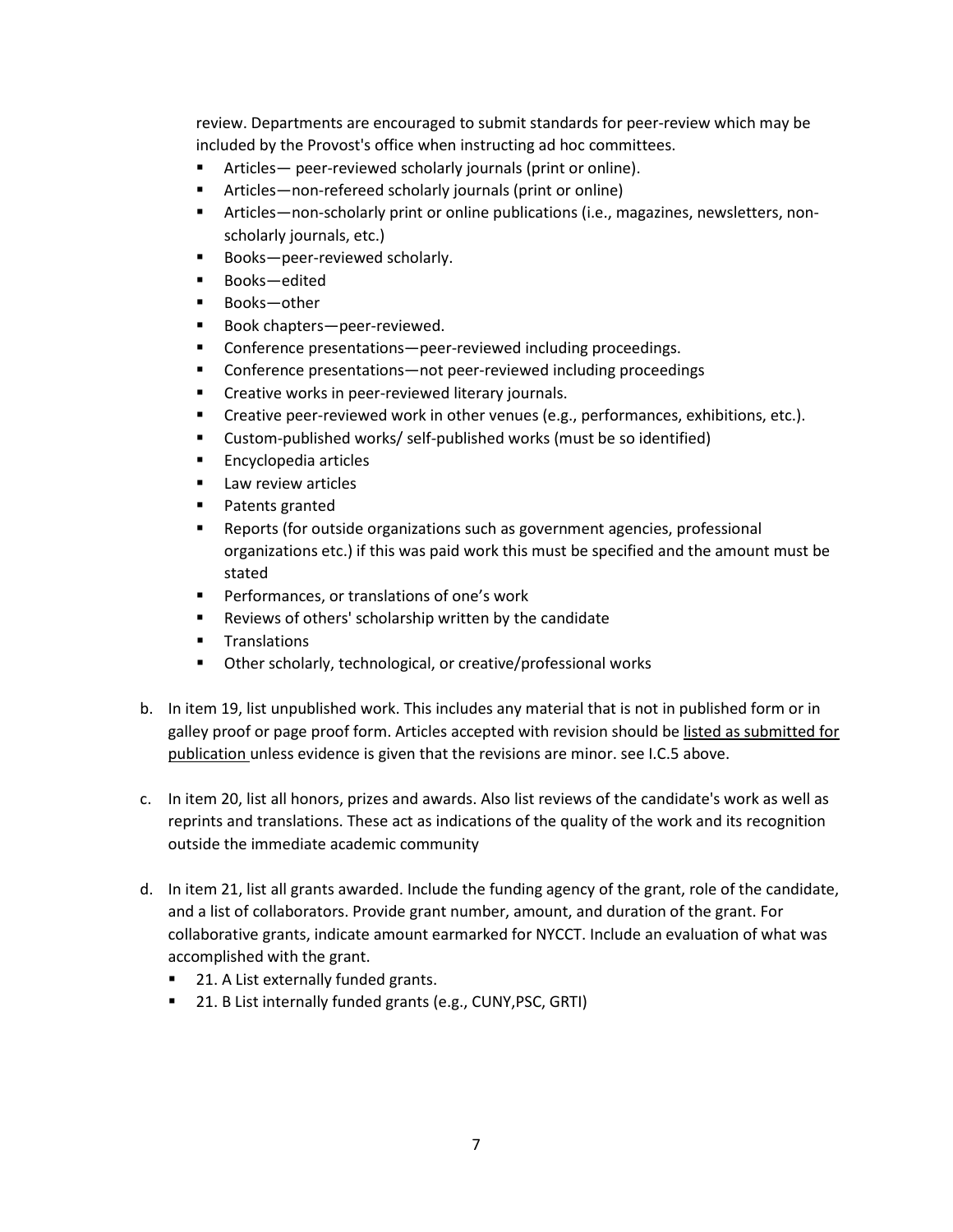### 8. Service

In this section, list only items since appointment to the tenure track line or last promotion, whichever is later.

List dates of service from start to finish, name of position/committee/endeavor/project, role played and brief scope of work.

9. Self-evaluation

In this section, a faculty member calls attention to only their most significant work in each category since their appointment to the tenure track line or their last promotion. Candidates should not simply repeat or summarize information listed on their PARSE but rather use the self-evaluation as an opportunity to discuss their professional progress, point out aspects of their professional career that may need elaboration and clarification, or emphasize strengths that might be heretofore unnoticed or unappreciated. The Self-Evaluation section of the PARSE should be concise, and limited to 3 pages or fewer, single-spaced.

10. Faculty members will submit the PARSE to their department chair in advance of the annual evaluation conference, observing the closing date set by OFSR. Once any agreed upon changes have been made and the evaluation signed, candidates will submit the PARSE directly to the OFSR office.

# **D. The Annual Evaluation Conference and the Annual Evaluation Conference Memorandum**

- 1. Pursuant to Article 18.3 of the PSC Collective Bargaining Agreement (CBA), at least once a year, each employee other than tenured Full Professors shall have an evaluation conference with the department chairperson or a member of the Department Appointments Committee to be assigned by the Chair. Tenured Full Professors may be evaluated. At the conference, the employee's total academic performance and professional progress for that year and cumulatively to date shall be reviewed. The PARSE is the format in which the faculty member records general progress in the three principal areas of teaching, scholarly and professional growth, and service, as represented in his or her file. The file serves as the basis for the annual evaluation. Following this conference, the Chair or the assigned member of the Department Appointments Committee shall prepare a record of the discussion in memorandum form for inclusion in the employee's personnel file. Within ten working days after the conference, a copy of the memorandum shall be given to the employee. If the overall evaluation is unsatisfactory, the memorandum shall so state. The employee in such case shall have the right to endorse on the memorandum a request to appear in person before the Department Appointments Committee.
- 2. In assessing the employee's total academic performance and professional progress, the Chair or evaluator may include the following topics and issues:
	- **The candidate's activities and accomplishments during the previous year, and how those** activities and accomplishments contribute to the success of the department and the College;
	- The candidate's accomplishments in the three areas of evaluation presented in section III herein: teaching, scholarship and creative/professional work, and service;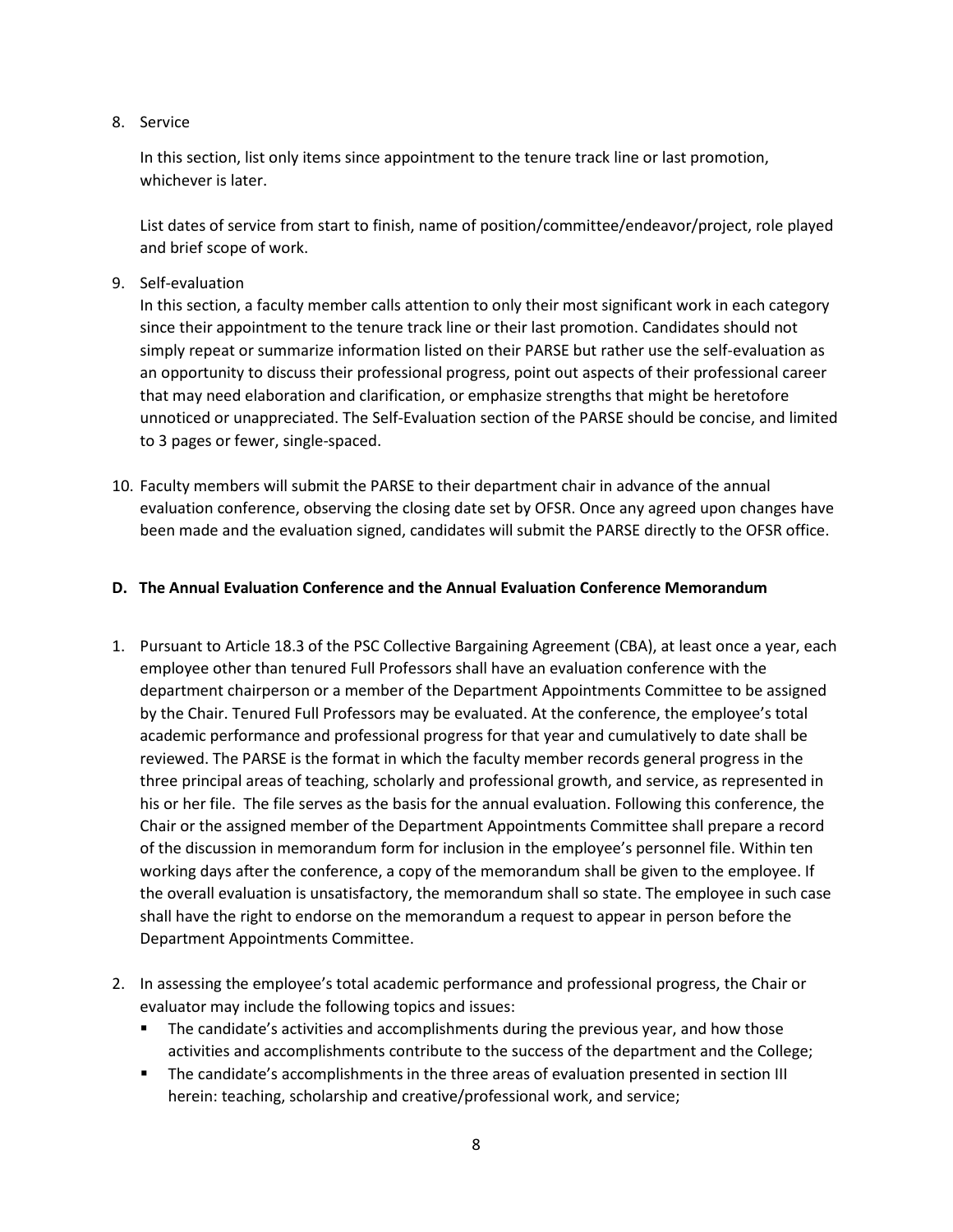- How the candidate's research, scholarship, or creative/professional work satisfies departmental or disciplinary criteria explained in section III.C.1.c.;
- **Extraordinary circumstances;**
- Observations related to the guidance in section III.A. General Guidance for Candidates;
- Significant aspects of service, research, scholarship, creative/ professional work, or teaching which a reviewer might not otherwise understand;
- When the candidate is being considered for reappointment, an explanation of the relationship to the candidate's PDP for the remaining years before tenure consideration.

# **E. The Third Year Review by the Dean**

Effective March 2011, the CUNY Board of Trustees adopted a policy requiring a review of each faculty member at the end of his or her third year of service "In order to ensure that each tenure-track faculty member has adequate guidance on the progress s/he is making towards meeting the standards for tenure. " As implemented at New York City College of Technology, the procedure has the following steps:

- 1. The school dean (Dean) reviews the PARSE and personnel file of each untenured tenure- track faculty member in the spring of his/her third year of service, following the annual evaluation conducted pursuant to the PSC/CUNY collective bargaining agreement.
- 2. The Dean meets with the chairperson of the faculty member's department to discuss the faculty member's progress.
- 3. The Dean prepares a memorandum to the Chair regarding the faculty member's progress toward tenure and setting forth recommendations for any additional guidance to be provided to the faculty member.
- 4. The Dean's memorandum is provided to the faculty member and discussed with him/her by the Chair and the Dean. Following the meeting, the Dean may, where appropriate, attach an addendum to the memorandum based on the Dean's participation in the meeting or the Chair's report of the meeting to the Dean. In accordance with the procedures set forth in the collective bargaining agreement between the University and the Professional Staff Congress, the faculty member shall be asked to initial the Dean's memorandum and addendum, if any, before it is placed in his/her file, and the faculty member shall have the right to include in his/her personnel file any comments s/he has concerning the Dean's memorandum.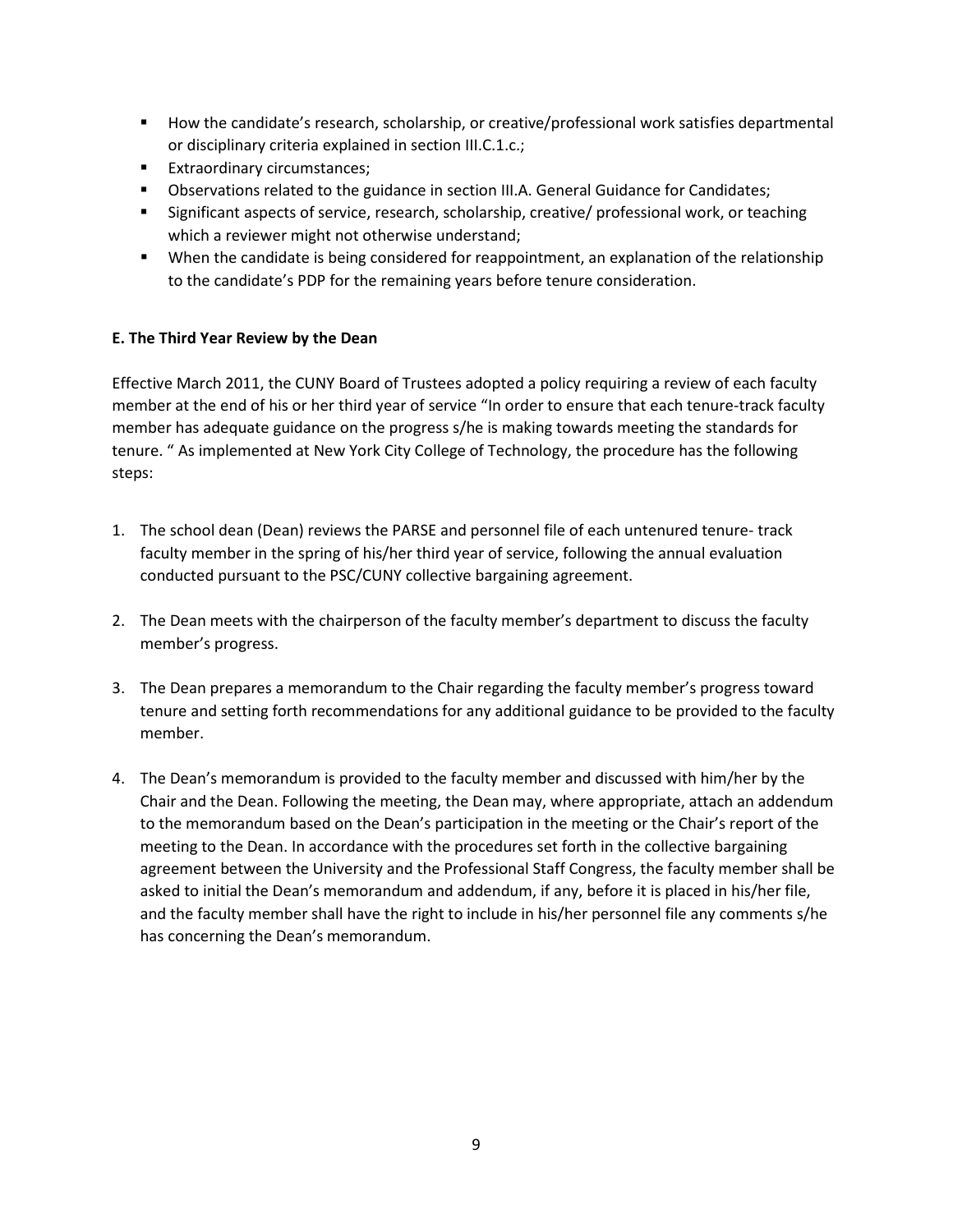# **II. The Personnel Process**

### **A. General Guidelines about the Process**

- 1. Recommendations to the President regarding the reappointment, tenure, and promotion of academic personnel are made by the College Personnel & Budget Committee (P&B), following recommendations made at the department level and by College review committees. The College P&B consists of the chairs of the academic departments and the Provost. The Executive Director of OFSR serves as secretary to the committee without vote.
- 2. Review Committees for reappointment and tenure are composed of department chairs elected by the College P&B. The composition of Review Committees for promotion to the ranks of Associate Professor and Full Professor is discussed in section II.C. below.
- 3. Those portions of all meetings of Departmental, Review, and College P&B Committees at which personnel actions are discussed are considered confidential. Members of the committees should be aware that discussing candidates outside such meetings is not permitted and is considered by the College to constitute misconduct. The Max-Kahn Memorandum states, with respect to confidentiality:

*We likewise believe that it would be professional misconduct for a member of a P&B committee to disclose the substance or even the nature of the discussion at the P&B meeting. As far as the actions of a Department and/or its committees in respect to a candidate are concerned, only the Chairman of the Department should be empowered to discuss these actions with a candidate. As far as the actions of the college P&B committee, with respect to a candidate are concerned, only the president of the college or his designee should be empowered to discuss these actions with a candidate.*

- 4. The OFSR file is the official file. Those participating in the review of a candidate at any level (Departmental, Review Committee, College P&B) are expected to make their assessments on the basis of the official file. Only information contained in a candidate's official file shall be considered in committee discussions or used in the evaluation of a candidate at any level, whether by the Departmental, Review, or College P&B Committees.
- 5. Adding material to the file once it is closed.

Supporting material: Once a file is closed, with the exception of additional supporting material introduced pursuant to sections I.A.6 and I.A.7, the Departmental, Review, or College P&B committees shall not consider any materials outside of those contained in the employee's personnel and administrative files with the following exceptions:

ii. If the candidate had scholarly work listed as under peer-review when the file is closed and that work is subsequently accepted for publication without revision then this work along with supporting evidence showing the significance of the journal or publisher shall be considered.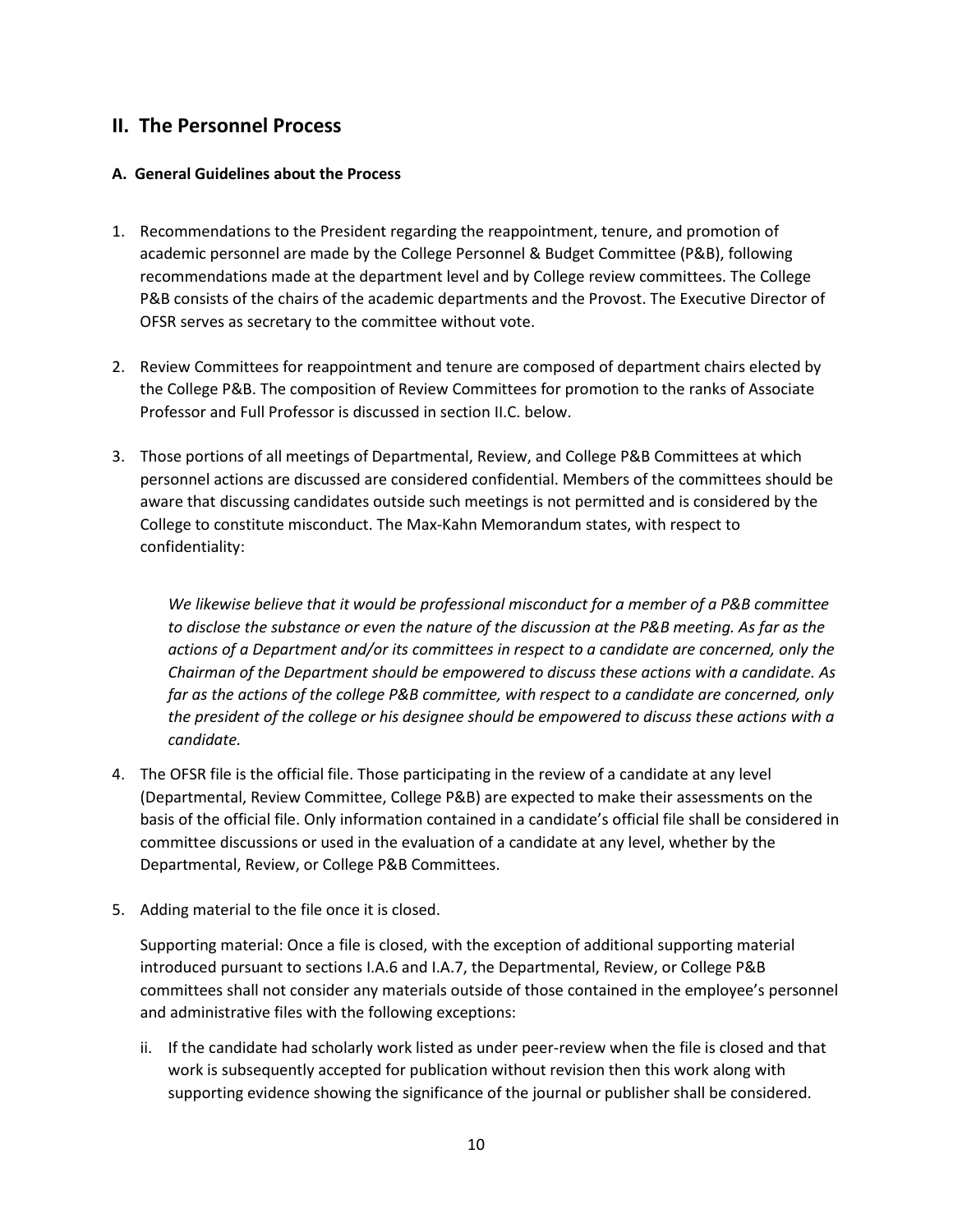iii. If the candidate had a presentation scheduled to occur during the period of review and the presentation is made then evidence of that presentation shall be considered.

Potentially seriously adverse material: Should it happen that a member of a committee becomes aware of any potentially seriously adverse information or materials, such as a complaint about an employee not contained in the personnel file, s/he shall immediately bring the matter to the attention of the Chair, who shall contact the College's legal designee for guidance as to whether the information should be placed in the file and what procedure if any should be followed.

- 6. Members of any Departmental, Review, or College P&B committee must recuse themselves from any deliberation or vote where their participation might reasonably create an impression that the candidate would improperly influence him or her or unduly enjoy his or her favor, or that the committee member is affected by the kinship, rank, position, or influence of the candidate or any party or person.
- 7. The specific votes taken in a candidate's case, whether at the Department Appointments Committee, a Review Committee of the P&B, or at the College P&B, shall not be discussed with or disclosed to the candidate or any other person not having official access to the record of the case. Notwithstanding these restrictions the recommendation made by the P&B must be disclosed to the candidate in a meeting with their department chair within ten working days of the end of the P&B committee's review of candidates for that rank.

### **B. Department Committees**

The first vote in a personnel action is the responsibility of a departmental committee. All votes are based on a review and discussion of the candidate's file. Each member of the Department Appointments Committee and the department Peer Committee is obligated to review the entire official file of the candidate, including the PARSE. The official file is in OFSR. At the departmental level, the procedure for reappointment, certification, and tenure differs from that followed for promotions.

- 1. Reappointment, Certification, or Tenure—Department Appointments Committee
	- a. Department Appointments Committees meet in early September to vote on a candidate's reappointment, certification, or tenure. (Reappointment for the second year is voted on in the spring of the first year).
	- b. Department Appointments Committees shall not meet with the candidates except when the candidate is exercising a contractual right (Section 18.2.a. of CBA) to meet with the committee in regard to an unsatisfactory evaluation. See section I.C.1. above.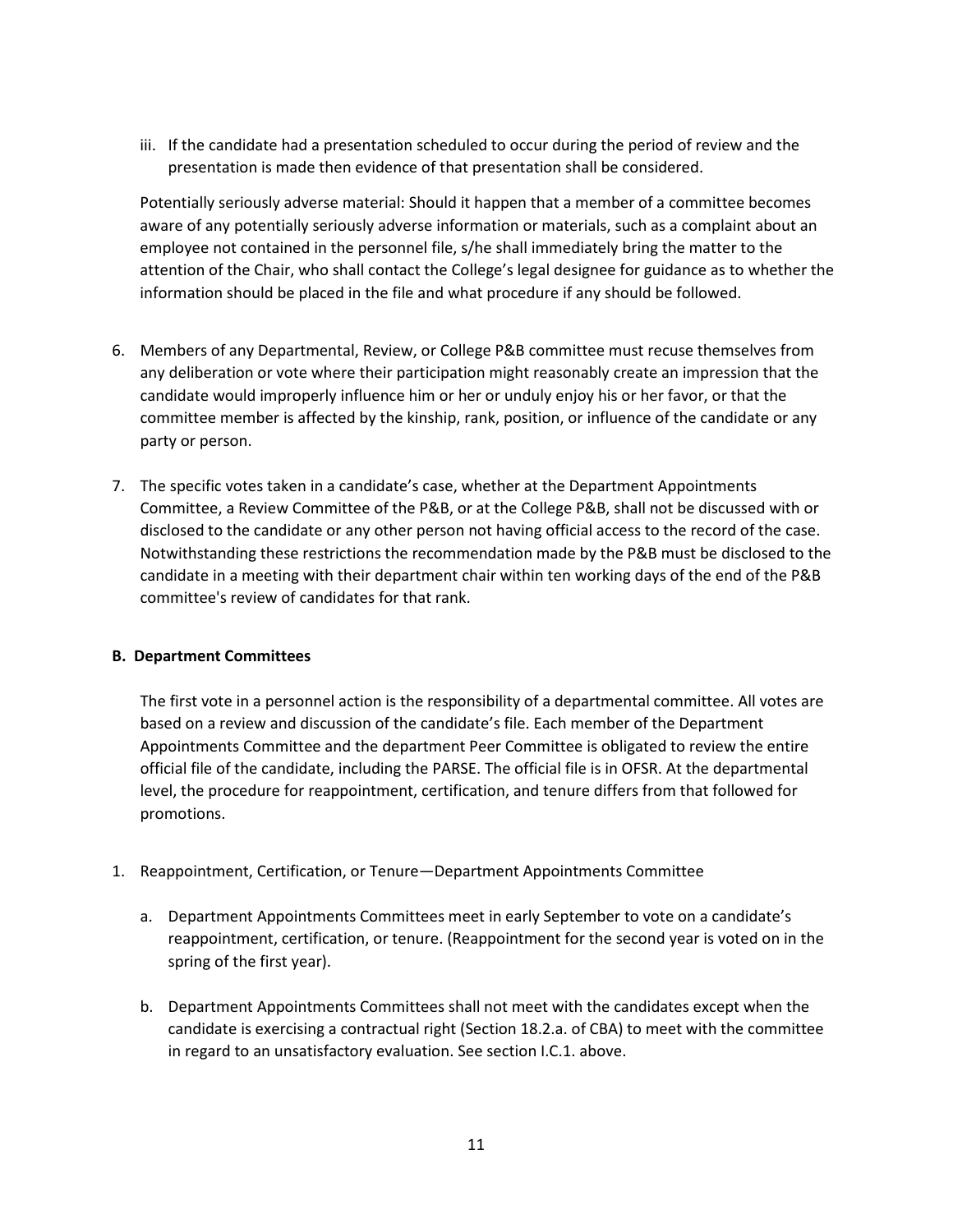- c. As soon as possible, the Chair (or a designated member of the Committee) will inform the candidate as to whether the Department Appointments Committee vote was negative or positive. Actual vote counts shall not be communicated to the candidate. No other member of the Committee is to discuss the Committee action with the candidate and it is not appropriate for candidates to request such discussion with any members of the Committee. The Chair shall be available to the candidate for guidance about the process.
- d. The department vote, noted by the Dean, is sent to OFSR via a transmittal form and becomes incorporated into the candidate's file for the next committee level, the Review Committee. OFSR will notify the Provost of the department vote. Department Committees should meet according to the schedule in IV.B. so that the work of the Review Committee(s) will not be delayed.
- 2. Promotion
	- a. At the beginning of each academic year, the Director of OFSR issues a personnel calendar posted on the OFSR Webpage as the Instructional Staff Calendar, which includes deadline dates for the promotion process. OFSR also sends to each Chair a listing of those faculty members eligible to apply for promotion and will notify each eligible candidate. Any individual who does not receive notification and questions the eligibility listing should contact the Director of OFSR.
	- b. Faculty members indicate the wish to be considered for promotion by submitting a PARSE updated to reflect the cumulative record. The PARSE will contain a summary of all activity since the candidate's last promotion or since appointment to the rank of Assistant Professor. The candidate must submit the PARSE on an archival disk or as otherwise directed by the Provost. The PARSE is accompanied by a Candidate's Request for Personnel Action form (RPA) signed by their Chair and noted by their Dean and the Provost. This action will constitute a request that the candidate's career at New York City College of Technology to date, as reflected in the PARSE and supported by documentation, be reviewed and evaluated for that purpose. Applications of candidates as well as the required evaluations must be filed with OFSR by the announced deadline dates.
	- c. The candidate for promotion must also submit to OFSR by the posted deadline documentation for each item listed on the PARSE. Candidates document their record of teaching in a teaching portfolio submitted to OFSR as part of their file. Items lacking documentation will not be considered.
- 3. Review Process—Departmental level

At New York City College of Technology, the promotion process to the senior ranks originates with an evaluation by the departmental peer committee. For promotion to the rank of professor, the peer committee is composed of all Full Professors in the department; for promotion to the rank of Associate Professor, the committee consists of all Associate and Full Professors in the department. The following procedures are to be followed at the departmental level.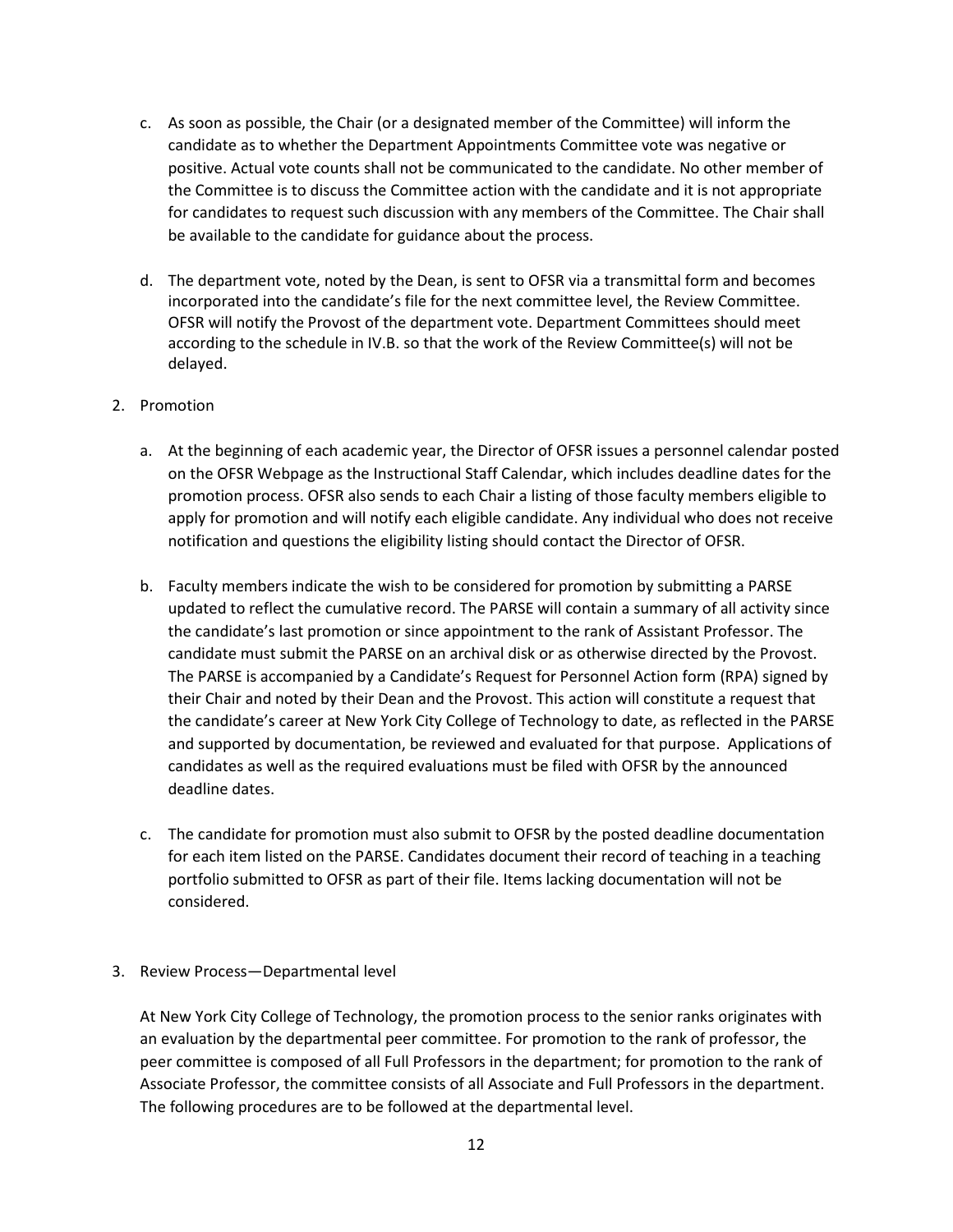- a. Department Chairs
	- i. have all eligible candidates observed during the fall semester, review the observations with the candidates within a three week period, and prepare the appropriate memoranda;
	- ii. determine from the candidates whether they wish to appear before the peer committee;
	- iii. consult with the school dean prior to the peer committee's evaluation of the candidate;
	- iv. convene the peers to discuss each candidate and to elect a representative to be interviewed by the ad hoc promotion committee of the College P&B;
	- v. hold a conference with each candidate to discuss the Peer Committee Report and minority report (if any) and reflect the discussion in a memorandum signed by the Chair and candidate, a copy of which should be given to the candidate. The Chair will inform the candidate that if there are discrepancies regarding matters of fact, the candidate has the opportunity to attach a rebuttal;
	- vi. submit the reports, observations and memoranda together with the name(s) of the elected peer(s) to the Director of OFSR via the Dean by the posted deadline date.
- b. Peer Committee
	- i. It is the peer committee's responsibility to evaluate each candidate using the CUNY Office of Human Resources Management Code of Practice Regarding Instructional Staff Titles:

*For appointment as or promotion (for instructors appointed prior to October 1, 1968) to Assistant Professor, the candidate must have demonstrated satisfactory qualities of personality and character, evidence of significant success as a teacher, interest in productive scholarship or creative achievement and willingness to cooperate with others for the good of the institution. He/she must also have obtained the Ph.D. degree, or an equivalent degree, in an accredited university except that persons holding positions on December 31, 1975 as Assistant Professors or instructors in the community colleges shall have a master's degree and four years of appropriate teaching, technological, or industrial experience or the Ph.D. degree. In the libraries, for promotion to or appointment as Assistant Professor, the candidate must, in addition to the requirements of instructor, have completed a doctorate or an additional master's degree and in exceptional cases some other logical combination of two years' graduate study or more beyond the bachelor's degree.*

*For promotion to the rank of Associate Professor, the candidate must possess a record of significant achievement in his/her field or profession, and evidence that his/her alertness and intellectual energy are respected outside his/her immediate academic community. There must be evidence of continued growth and effectiveness in teaching, service to the department /college/ university /community and professional relationships with colleagues.*

*For promotion to the rank of Full Professor, in addition to the qualifications for Associate Professor, the candidate must possess a record of exceptional intellectual, educational or artistic achievement and an established reputation for excellence in teaching and scholarship in his/her discipline.*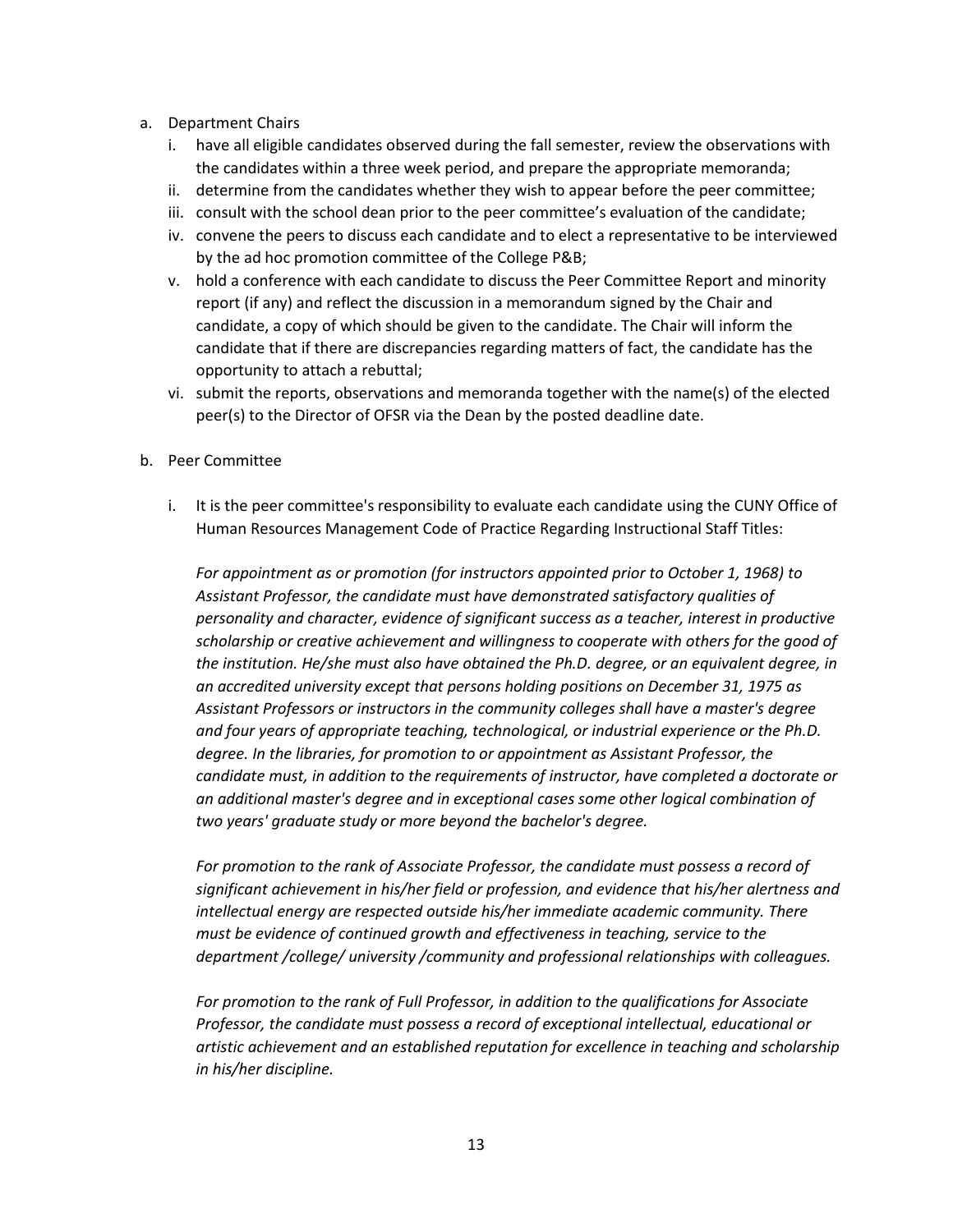*For non-teaching faculty the candidate must possess a record of significant achievement in his/her profession and evidence that his/her competence and achievements are recognized and respected outside his/her own immediate community.*

- ii. The peer committee's evaluations should result in a written report and vote prepared by the peer committee in the presence of the file. All members of the committee sign the report.
- iii. In those instances where a candidate makes application for promotion and does not fit the above model, the following procedures will apply:
	- a. Where the Chair is the only peer in the department, the Dean shall act as a second peer, with the department chair writing the report;
	- b. Where the Chair makes application and there are no other peers, the evaluation is performed by the Dean;
	- c. Where the Chair makes application and there is only one peer, the Dean and the peer constitute the evaluating body with the peer writing the report;
	- d. Where the Chair makes application and there are two or more peers, the Dean convenes the peer committee, an election is held for a peers' chair, the Dean leaves, and the peer committee evaluates all candidates with the peers' chair writing the report;
	- e. Where the Chair does not make application and is not a peer, the Chair convenes the peers, participates in the evaluative discussions but does not vote.
- iv. In the case of consideration for promotion, if the vote of the department is not affirmative, the candidate must decide and inform the Chair as to whether to proceed with consideration of the case by the ad hoc committee for promotion of the College Personnel & Budget Committee.

### **C. Review Committees of the College Personnel & Budget Committee (P&B)**

Following action by Department Appointments Committees / Peer committees, candidates' files are subject to review by the Review Committees of the College Committee on Personnel & Budget.

- 1. Review Committees are subcommittees of the College Committee on Personnel & Budget. Review Committees are formed (subject to C.3. below) to address reappointment, tenure, promotion, waivers and equivalencies, and fellowship leave.
- 2. Formation of Review Committees.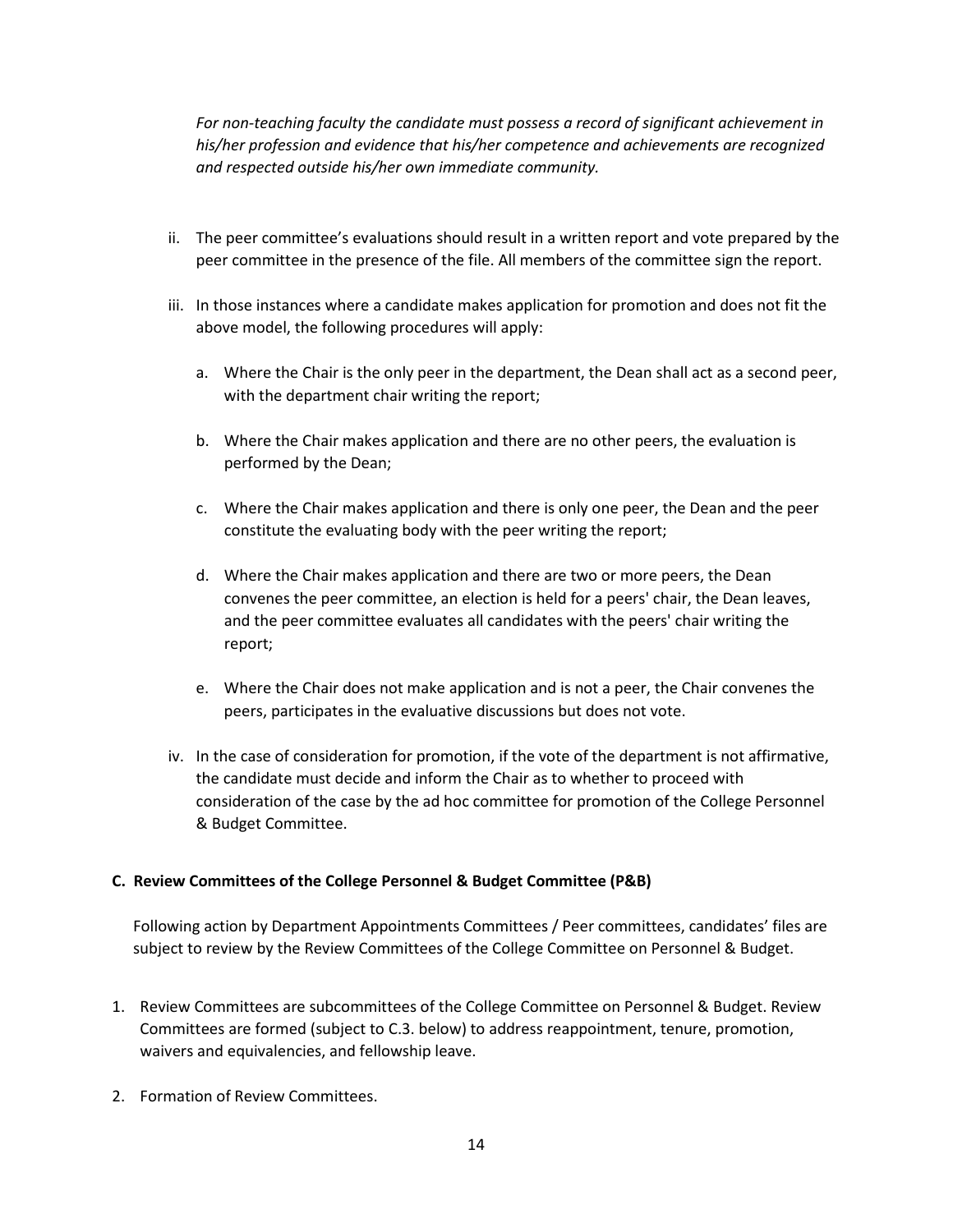- a. At its first meeting of the academic year, the College P&B elects from among its members, those who will serve on all review committees except those on promotion.
- b. During the fall semester, the President makes assignments to the ad hoc promotion committees. There shall be two committees, an Ad Hoc Committee for Promotion to the Rank of Associate Professor and an Ad Hoc Committee for Promotion to the Rank of Professor. The College Governance Plan provides that these ad hoc committees shall consist of five or six members. Each ad hoc committee includes at least two department chairs, one of whom serves as the committee chair. In assigning faculty to the committees, the President shall to the degree possible ensure that each committee reflects diversity of disciplinary perspectives and provides for reasonable rotation of committee assignments. Members who do not hold the rank of Associate Professor or Professor shall not be assigned to the Promotion Review Committee for Associate Professor; members who do not hold the rank of Professor shall not be assigned to the Promotion Review Committee for Professor.
- 3. Multiple actions. When a candidate is coming up for two actions, e.g., reappointment and promotion, or tenure and promotion, the two actions will be considered completely separately with no communication between the two relevant Review Committees.
- 4. General Guidelines for Review Committees. The consideration of the candidate at the Review Committee shall be an independent one, based solely on the candidate's file and without consultation or discussion with anyone else on or off the committee except as provided for in the procedure.
	- a. All members of a Review Committee are obligated to review the files of all candidates who come before the Committee.
	- b. Any discussion of the action or the candidate outside of a Review Committee constitutes a breach of confidentiality. If any problems or questions arise from a study of the material in the file, these should be presented only at the Review Committee and not discussed beforehand.
- 5. Reappointment, Certification, and Tenure.
	- a. Chairs of candidates being considered by the Review Committee will be alerted by the Review Committee Chair to be available in case they are needed to provide information to the Committee. If any member of the Review Committee needs questions answered or points clarified about any candidate, the Chair of the candidate's department will be invited to appear before the committee. When the candidate him/herself is the Chair, the peers' chair shall appear in lieu of the Chair.
	- b. The Chair of a candidate's department, whether a member of the Review Committee or called in by the Committee, will not make a presentation to the Review Committee, nor be present for discussion of the candidate by the Review Committee. A candidate's Chair, or at large member from the candidate's department if a member of the Review Committee, will be asked to leave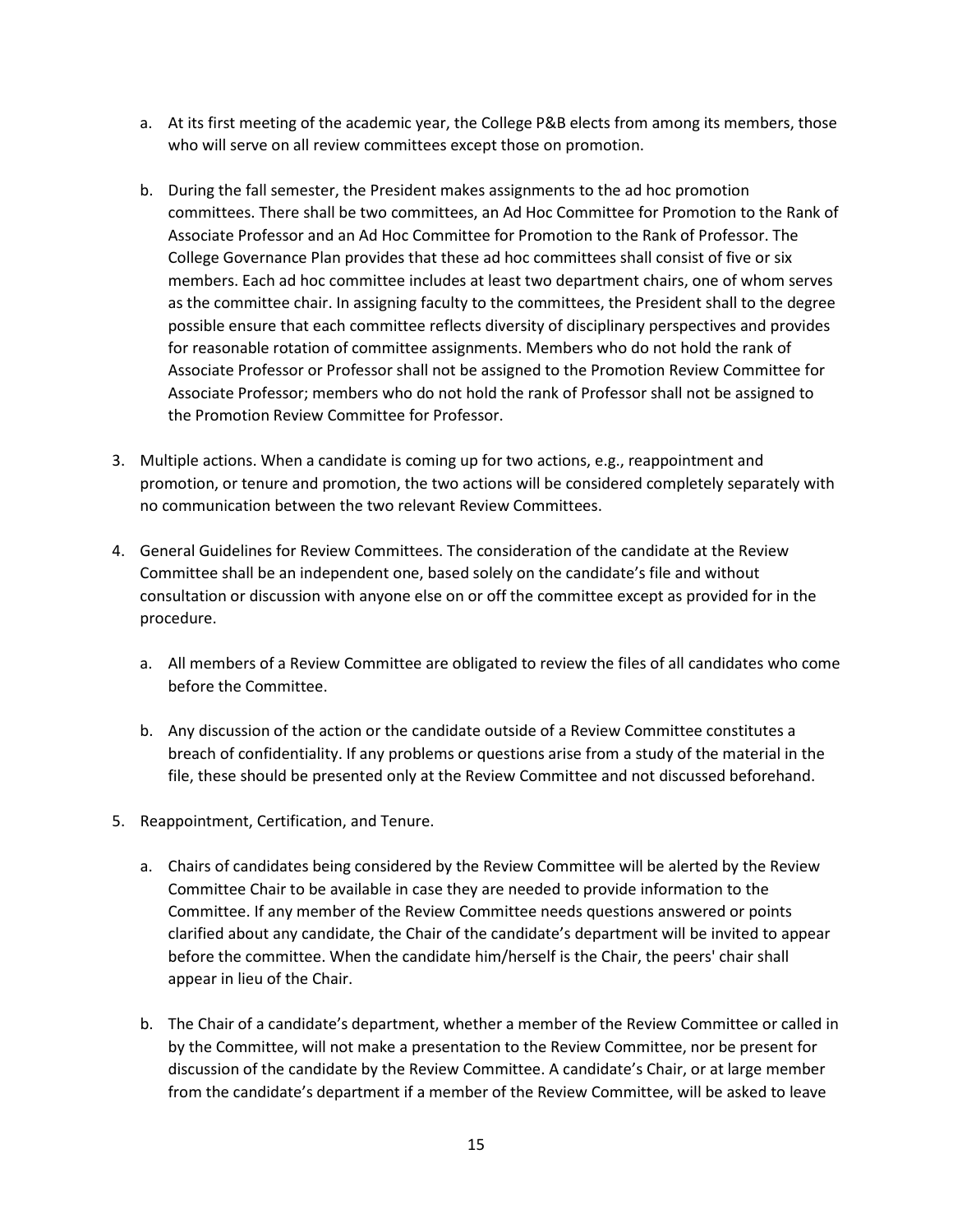the room during the discussion of his or her department's candidate, and s/he will not vote on the candidate. In the case of joint appointments, this will apply to both Chairs and members of both departments.

- c. As soon as possible, but in any case prior to the next meeting at which the candidate will be considered, the Chair of the Review Committee will inform the candidate's Chair as to the Review Committee's vote and the substance of the discussion including the issues raised.
- 6. Promotion.
	- a. During the spring semester, the ad hoc committees for promotion review all applications, personnel files and relevant materials and interview candidates, elected peers, school deans, the provost and department chairs. In addition, the committees, at their discretion, may call upon anyone either within or outside of the College to assist in their evaluations. The committees will forward their reports to the President prior to their being presented to the College P&B late in the spring semester.
	- b. A candidate will be considered recommended with a vote of 5-1 or 4-1. That is, for a candidate to be considered recommended there must be a minimum of five positive votes (for a 6 member committee) or four positive votes (from a 5 member committee).
	- c. In cases where a committee member is a member of the same department as the candidate, the committee member will recuse him/herself from the interviewing and voting processes. A candidate will then be considered recommended with a vote of 4-1 or 3-1 (four positive votes from a five-member committee or three positive votes from a four-member committee).

### **D. College Personnel & Budget Committee**

- 1. All personnel actions are submitted to the College Personnel & Budget Committee (P&B) for a vote. OFSR shall send notices of meeting dates and the list of candidates to all members.
- 2. The Process of Consideration of Candidates.
	- a. Departmental and Presidential initial appointment actions are reported to the College P&B in a report that is periodically updated and circulated to the members. On request by any member, a case will be placed on the agenda of the College P&B for further consideration.
	- b. In any case where tenure reciprocity (based on tenure earned at another academic institution) is to be granted with the initial appointment, the candidate's CV will be circulated. On request by any member, the appointment will be placed on the agenda of the College P&B for consideration and vote.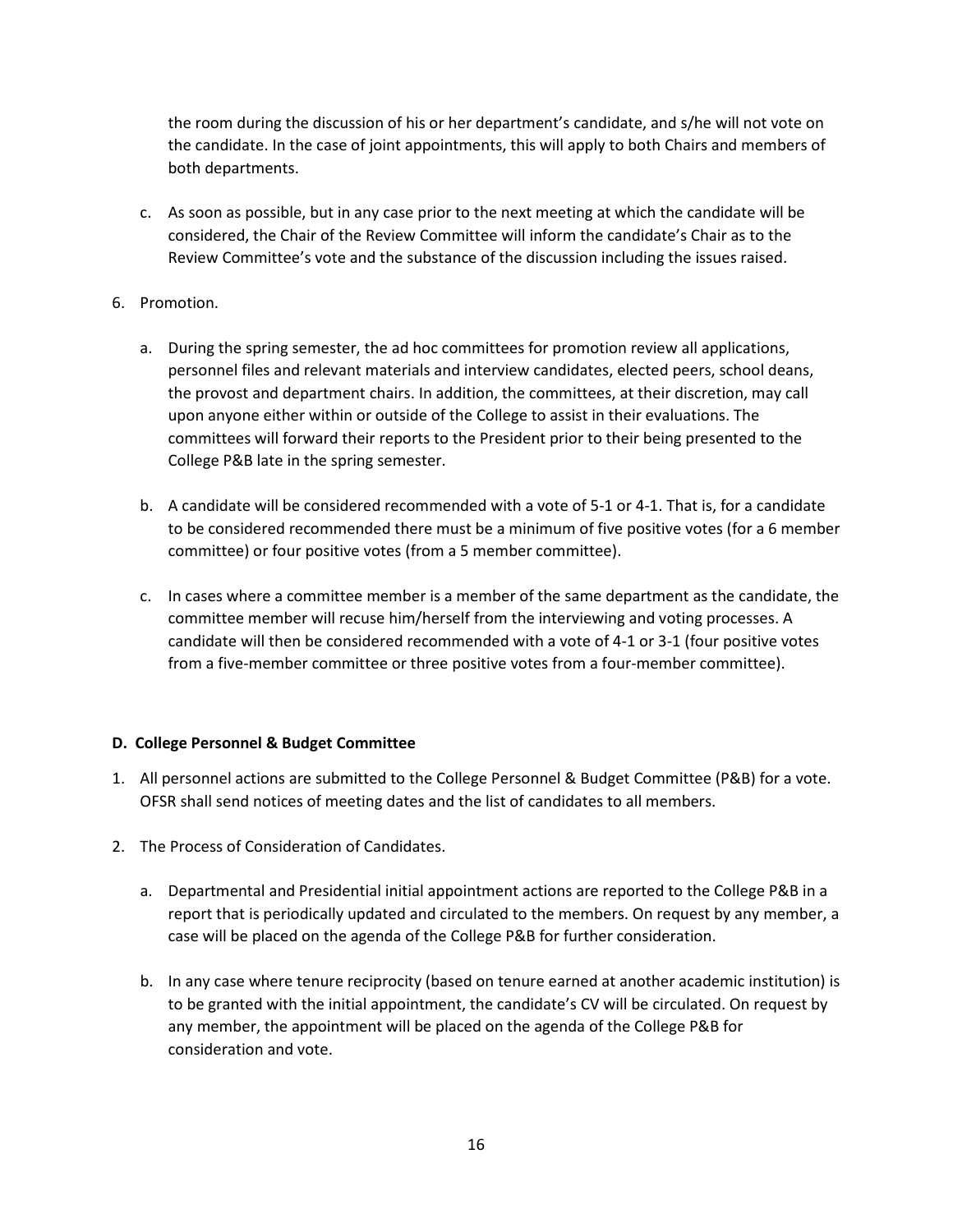- c. Every candidate is reviewed and voted upon every year until tenure is decided. The following table summarizes the modes and schedules on consideration. In this table the following terms are used:
- **Service year:** The year of service for the candidate during which the action is considered. For example, during the second year a candidate is considered for reappointment for the third year.
- **Appointment year**: The year of service for the candidate that the action pertains to.  $\circ$  For example, during the second year a candidate for reappointment for third year.
- **Presentation**: The candidate's department chair or one or more members of the review committee (for a candidate in which there is a full review) will make an oral presentation of the case based on the official record. Committee members are also expected to have individually reviewed the official record of the case known as the candidate's file. The file is located in OFSR.
- **Vote**: At the department, review committee (ad hoc reappointment) and College Personnel & Budget Committee levels, actions are always based on a confidential- ballot vote.

| 7 year tenure clock -- [All reviews are done in context of PDP] |                                                                                                                                                                      |  |
|-----------------------------------------------------------------|----------------------------------------------------------------------------------------------------------------------------------------------------------------------|--|
| Spring of 1st year                                              | Departmental review (vote by department appointments committee)<br>Professional Development Plan (PDP) approved<br>Vote on reappointment for 2nd year by College P&B |  |
| Fall of 2nd year                                                | Departmental review<br>Vote on reappointment for 3rd year by College P&B                                                                                             |  |
| Fall of 3rd year                                                | Full review / presentation by ad hoc reappointment committee of P&B [if there<br>are questions: letter of guidance & full review at 4th year reappointment]          |  |
| Spring of 3rd year                                              | Review by School Dean                                                                                                                                                |  |
| Fall of 4th year                                                | Departmental review, P&B vote [possible full<br>review]                                                                                                              |  |
| Fall of 5th year                                                | Full review / presentation by ad hoc committee<br>[if there are questions: letter of guidance & full review at 6th year<br>reappointment]                            |  |
| Fall of 6th year                                                | Departmental review, P&B vote<br>[full review if there is a letter of guidance at the 5th year reappointment.]                                                       |  |
| Fall of 7th year                                                | Full Review / Presentation by ad hoc committee Tenure<br>vote                                                                                                        |  |
| Fall of 8th year                                                | Tenure begins                                                                                                                                                        |  |

3. Candidates for action within each group are presented in department alphabetical order, and by alphabetical order within each department. However, exceptions to this order may be made with the agreement of the Committee. For second and fourth year reappointments and for sixth year reappointments where there has been no letter of guidance, the department Chair presents the candidate. For third and fifth year reappointments and for sixth year reappointments when there has been a letter of guidance for year five, a member of the appropriate Review Committee first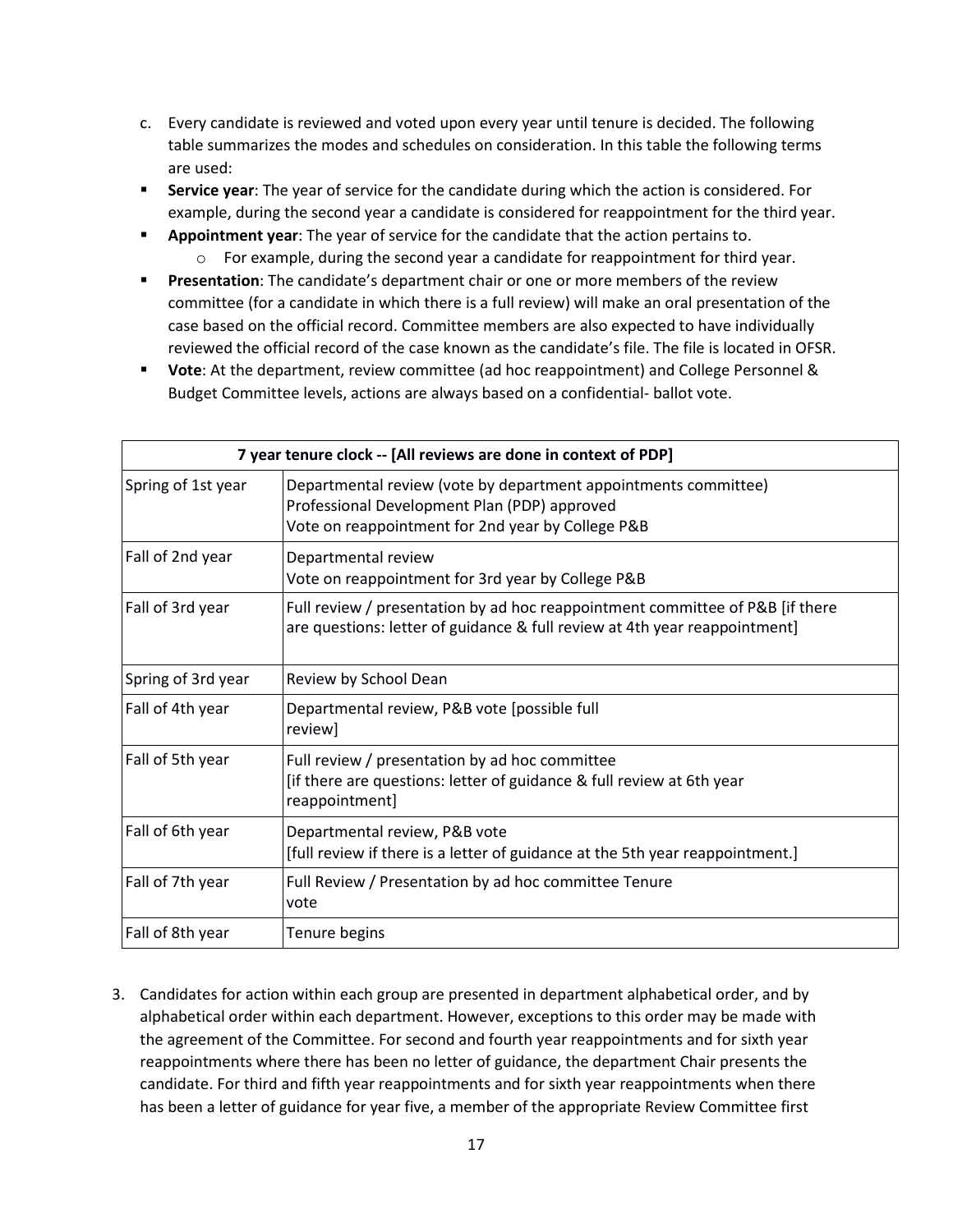summarizes the discussion of the Review Committee, after which the candidate's Chair is invited to add remarks. When the candidate for a personnel action is a department Chair, the candidate may select any other faculty member of the College Personnel & Budget Committee or the School Dean to act in lieu of the Chair in presenting the candidate's credentials to the College P&B.

- 4. Faculty members of the College P&B who hold the rank of Assistant Professor, or a lower rank, may not vote on candidates for promotion to Professor.
- 5. An absolute majority (greater than fifty percent) of those eligible to vote is required for an affirmative recommendation to the President.
- 6. Notification of Candidates: Candidates will be notified by their department Chairs of the recommendation of the College P&B; the candidate is not to be told the actual vote.
- 7. Promotion and/or early tenure candidates may withdraw at any point in the personnel process. Early tenure candidates who receive a negative vote at any stage in the consideration of their candidacy shall be voted on a second time on the question of their reappointment. When a candidate withdraws, votes taken up to that point remain part of the file.
- 8. Ultimately, the College Personnel & Budget Committee's recommendations for reappointment, tenure, certification and promotion are approved or disapproved by the President, who decides which recommendations to forward to the CUNY Board of Trustees. The final decision is that of the Board of Trustees.
- 9. Candidates for reappointment, certification, and tenure must be notified of the President's recommendation by the first of December. The President will make his/her final recommendations regarding promotion known to the candidates and the College community before the promotions take effect on September 1st.
- 10. Appeals process: Candidates who are denied reappointment, tenure, certification, or promotion have the right to appeal to the Appeals Committee or directly to the President. Candidates not recommended for promotion will meet with their Chair and Dean early in the fall semester and prior to the beginning of the next promotion process so that the substance of the ad hoc committee's report relative to their candidacy may be shared with them. A record of this meeting will be summarized in a memorandum and placed in the candidate's personnel file.
- 11. When the President is unavailable for a scheduled meeting of the College Personnel & Budget Committee, the Provost shall preside in her/his place.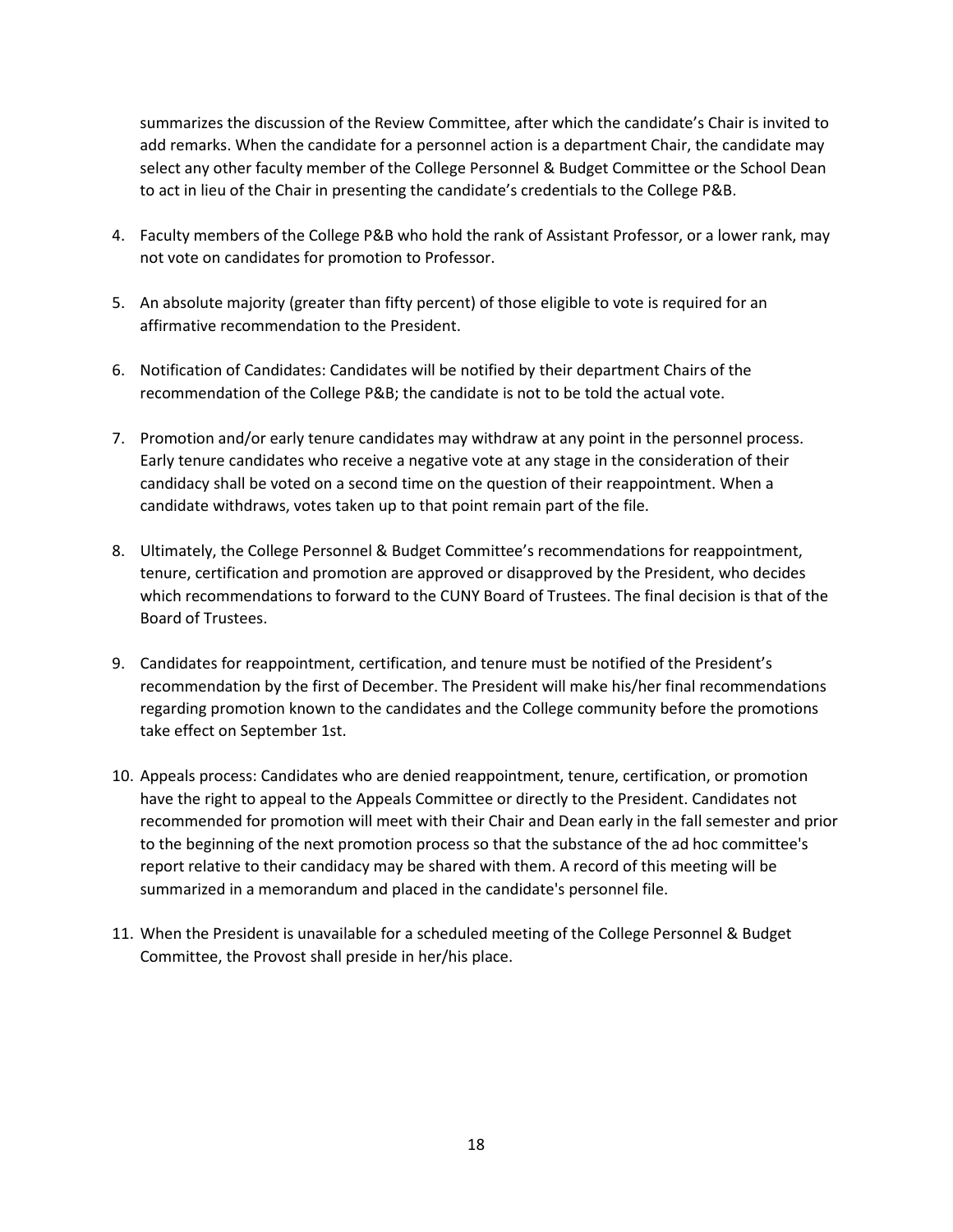# **III. Guidance for Candidates and the Committees**

### **A. General Guidance for Candidates**

The Criteria used in making personnel recommendations are governed by the Bylaws and policies of the Board of Trustees of the City University of New York, including the Statement on Academic Personnel Practice of the City University of New York, the CUNY Office of Human Resources Management Code of Practice Regarding Instructional Staff Titles, and the Max-Kahn Memorandum. Nothing in these guidelines should be interpreted as contradicting CUNY Bylaws, policies, and procedures. The purpose of this section is to summarize guidance to the faculty, both those on personnel review committees (including departmental appointments committees and peer committees and the College Personnel & Budget Committee or its subcommittees and ad hoc committees) and those considering or coming up for personnel actions, on the factors they should take into account in demonstrating and assessing whether the criteria have been met.

Demonstrating professional and collegial behavior is a material factor in the assessment of a candidate's case. The CUNY Office of Human Resources Management Code of Practice Regarding Instructional Staff Titles states: "…the candidate must have demonstrated satisfactory qualities of personality and character, ability to teach successfully, interest in productive scholarship or creative achievement and willingness to cooperate with others for the good of the institution." With respect to longevity and seniority as a factor in promotion, it is not the length of time in rank, but rather the quality of work since the last promotion that is germane. The CUNY Office of Human Resources Management Code of Practice Regarding Instructional Staff Titles states: "Longevity and seniority alone shall not be sufficient for promotion."

For the first and second-year reappointments, candidates are expected to have made some progress toward meeting the requirements for tenure relative to their time of service at the College. For third and subsequent reappointments, candidates are expected to have made significant progress toward meeting the requirements for tenure relative to their time of service at the College. The Professional Development Plan, developed by the faculty member and the department chair and reviewed by the school dean, should provide direction for the way in which the faculty member will fulfill the requirements.

In individual cases, extraordinary performance in one or more areas can sometimes be considered as compensating for lesser and perceived lesser contributions in another area; however, there must be evidence of contribution in each area.

### **B. Teaching**

1. The two formal measures most frequently used in evaluating teaching effectiveness are student evaluations and departmental peer observations. A Teaching Portfolio is required for promotion and faculty members are strongly encouraged to include it in the Professional Development Plan. In addition, committees may wish to consider other evidence relating to a candidate's success in teaching. Activities that may be presented in making the case for clear evidence of the individual's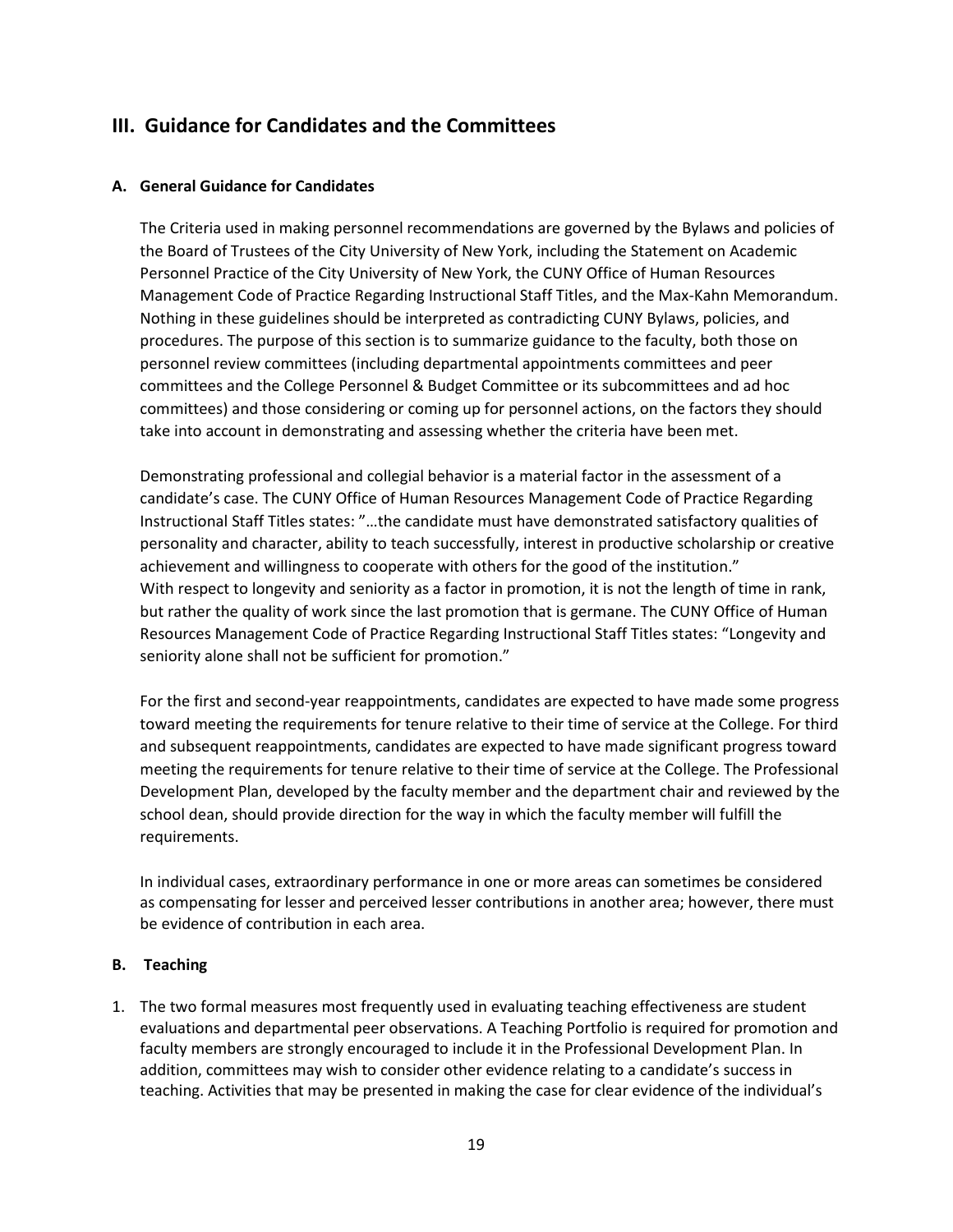ability and diligence as a teacher (for the granting of tenure), continued effectiveness in teaching (for promotion to Associate Professor), or an established reputation for excellence in teaching (for appointment to Full Professor), include, but are not limited to, the criteria discussed below:

- **Developing new courses and innovative pedagogy**
- **Exhibiting teaching range by the number and variety of courses taught**
- **Participation in collaborative pedagogy**
- **Participating in faculty development programs**
- **Sponsoring of students for awards, scholarships, and competitions**
- **Advising for CUNY BA, honors, or independent studies**
- Receiving professional recognition for teaching in the form of awards and professional honors
- **D** Obtaining grants promoting research or learning opportunities for students
- Advising students (not including faculty who receive release time for this)
- Mentoring students in scholarly, scientific, and professional activities
- Participation in pedagogical activities at other educational institutions
- 2. Factors that might negatively affect a personnel action and suggest that a candidate needs to pay more attention to his/her teaching are:
	- Serious and substantiated complaints by students in the candidate's file
	- **Failure to observe and enforce safe and compliant practice in laboratories**
	- Chronically low student evaluations of teaching (SET)
	- **IF Inattention to persistent problems in teaching**
	- Being unavailable to students during posted office hours
	- A record of coming late to class, leaving early, giving finals early etc. as documented by the Chair or Dean
	- **EXECT** Late submission of grades, attendance rosters, or other required documentation, or inattention to incomplete grades

### **C. Scholarly and Professional Growth**

- 1. General Criteria
	- a. The departments at NYCCT span a wide variety of disciplines and professional fields. In disciplines where research/publication are the norm, such research/publication is expected to be related to the candidate's field, and make a contribution to scholarship. In the creative, educational, and career fields, as per the CUNY Office of Human Resources Management Code of Practice Regarding Instructional Staff Titles, forms of excellence other than scholarly print publication are recognized. The key factor in evaluating a candidate's scholarly and professional growth is review by those in the field or profession from outside the candidate's "own immediate academic community" at a degree of rigor comparable to that in peer- reviewed academic publication.
	- b. Publications submitted in support of an application are to be in published form (with the exceptions for creative artists noted above), or in galleys or page proofs. Works not at this stage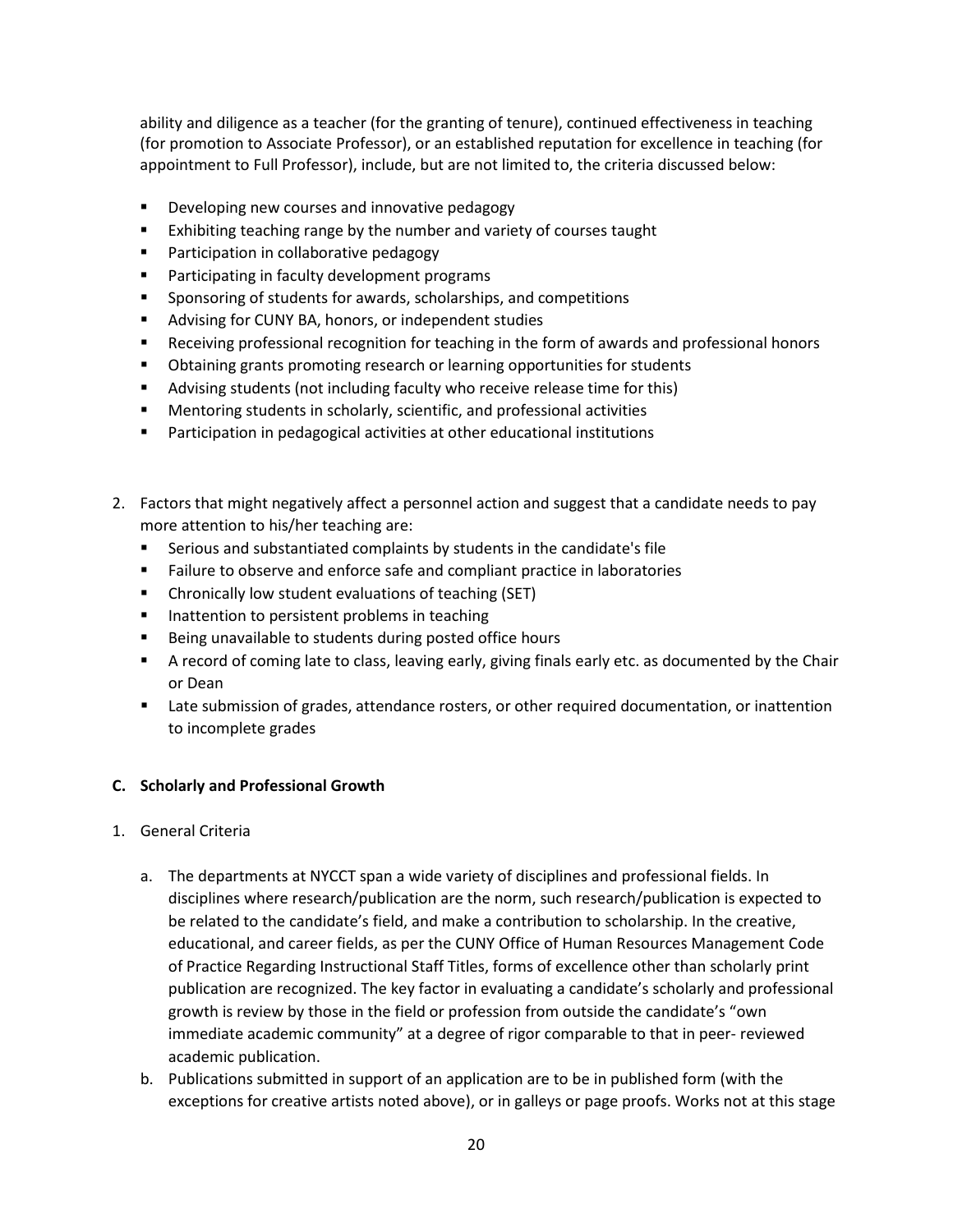should not be listed as publications, but as Works in Progress. (For a journal article, if galleys are not available, an acceptance letter from the editor of the journal would be acceptable, along with a copy of the text). For non-print works, documentation should be provided in an appropriate format to OFSR.

- c. It is recognized that different disciplines have different criteria by which to assess excellence, such as the role of multiple authorship and the length of articles, or the value and nature of the candidate's artistic works. It is the responsibility of the candidate's Chair, in developing the annual evaluation, to assess how the candidate's research and scholarship satisfies criteria of the candidate's department and discipline.
- d. General criteria for promotion to Associate Professor are stated in the CUNY Office of Human Resources Management Code of Practice Regarding Instructional Staff Titles: in addition to the qualifications required of an Assistant Professor, an Associate Professor must possess a record of significant achievement in his/her field or profession. There shall be evidence that his/her alertness and intellectual energy are respected outside his/her own immediate academic community.
- e. General criteria for promotion to Full Professor are stated in the CUNY Office of Human Resources Management Code of Practice Regarding Instructional Staff Titles: in addition to the qualifications required of an Associate Professor, a Full Professor must possess record of exceptional intellectual, educational, or artistic achievement and an established reputation for excellence in teaching and scholarship (or creative/professional work) in his/her discipline. The burden is on the candidate to demonstrate that excellence by a substantial and ongoing quantity and quality of research/publication.
- 2. Guidelines for judging scholarship: The burden is on the candidate to demonstrate the significance of her/his contributions in the PARSE Self-Evaluation section.
	- a. Published scholarship based on original research. To assess the quality of the scholarship put forth by the candidate, the following will serve as guidelines for evaluation:
		- **The topic of the publication is significant to the academic community or the discipline** involved.
		- The research is original and/or the work contains new (original) ideas or significant new interpretations.
		- **The work meets appropriate scholarly standards: surveys the literature, uses serious** methodology, contains complex ideas, moves the field or discipline ahead.
		- **The publisher has a reputation for scholarly publishing and subjects manuscripts to a** prepublication review process.
		- **The length of a piece of work or the number of works are not, by themselves, an indication** of quality, the burden is on the candidate to demonstrate the quality of his/her work.
		- **Scholarly or professional reviews, citations of work in the discipline, and scholarly funding** are several ways of judging scholarly contribution. If work has received reviews, either preor post-publication, these should be part of the candidate's file and included in part 20 of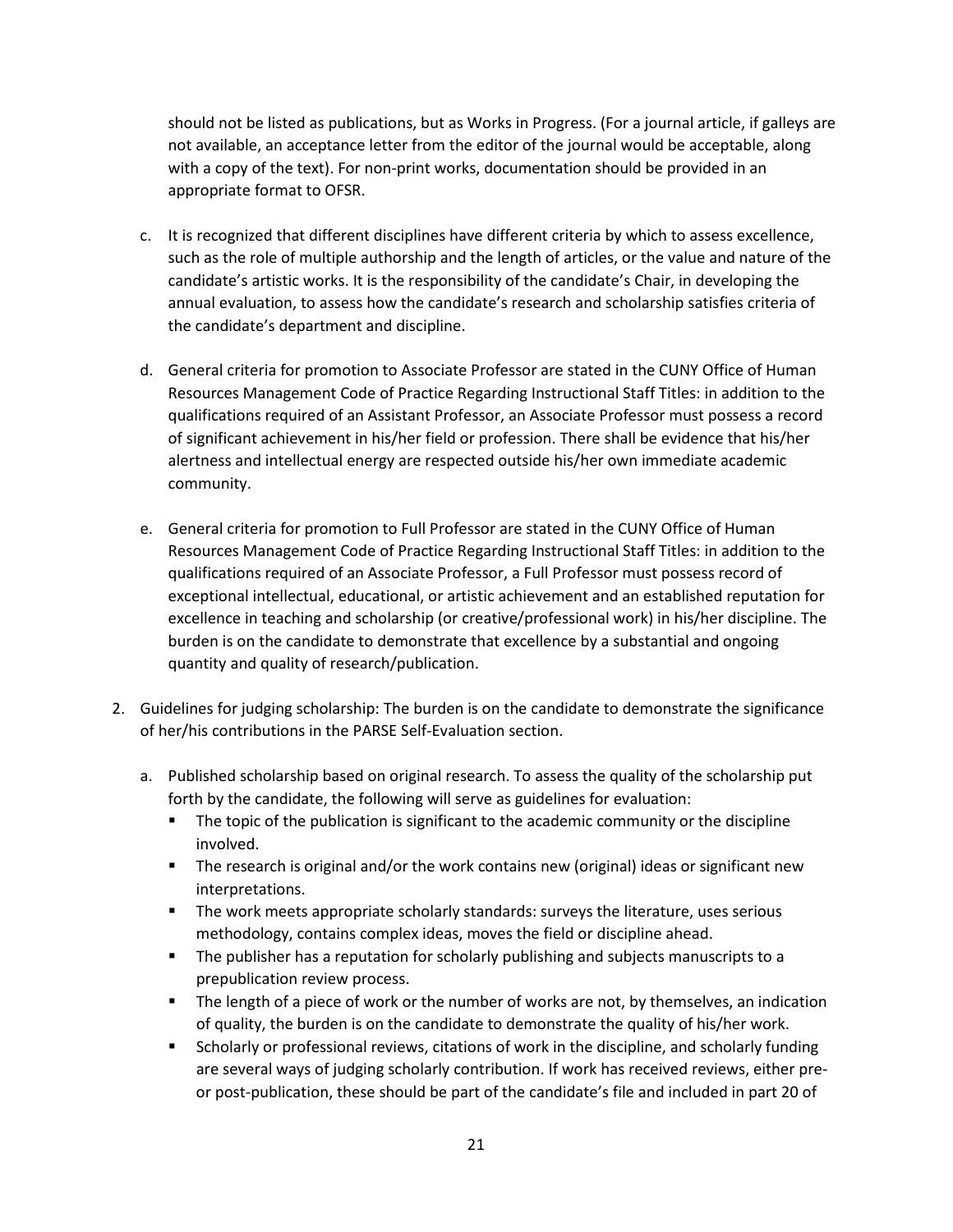the PARSE. Similarly, citations of one's work should be included in part 20 of the PARSE. The candidate may indicate their importance in the self-evaluation part of the PARSE.

If a scholarly funding agency, a government or private grant, or a practitioner group has funded the work, at any stage, this should be noted in the candidate's file.

- b. Candidates may demonstrate that they have established a reputation for scholarship in a variety of ways. For Full Professor, in terms of quantity, the equivalent of several substantial scholarly pieces since the last promotion is a general guideline. For Associate Professor, the expectation is less demanding. Work considered appropriate in this category might include but is not limited to:
	- A single-authored scholarly book;
	- **Book chapters;**
	- Scholarly articles (substantial articles published in journals in the candidate's field with a national reputation and external review process);
	- A co-authored book (the nature of the candidate's contribution or a description of the collaborative effort should be clearly stated in the file);
	- **Scholarly and educational grant applications (information on the outcome of the** application, and the narratives from the application should be included in the file);
	- For applications that were not funded, the candidate may wish to supply positive reviews;
	- **ULTA:** Juried shows, reviewed performances, or awards in professional competitions;
	- Patents;
- c. Other evidence of professional or creative work that meet an established standard of professional accomplishment. Departments are encouraged to articulate standards of professional accomplishment appropriate to their fields.
	- **Reviews of others' scholarly work**
	- **Edited books (nature of the editing should be clearly stated and address the questions** of originality of conception, editor's role in conceptualizing the project, integration of the articles with an introduction, extensive editing, etc.);
	- **Editorship of a scholarly or professional journal;**
	- **Invited review of grants or scholarly work.**
- d. In addition to the above, other evidence of scholarly, professional, or creative achievement might include but not be limited to:
	- Ongoing presentation of scholarly papers at national and regional meetings in candidate's field (to be considered, papers should be included in the file);
	- Textbooks in the candidate's field (the appropriate weight given to a textbook can be established through evidence in the form of either pre- or post- publication reviews attesting to the book's quality, demonstrated familiarity with the literature in the field, and/or innovative approaches and/or through a record of adoptions of the text by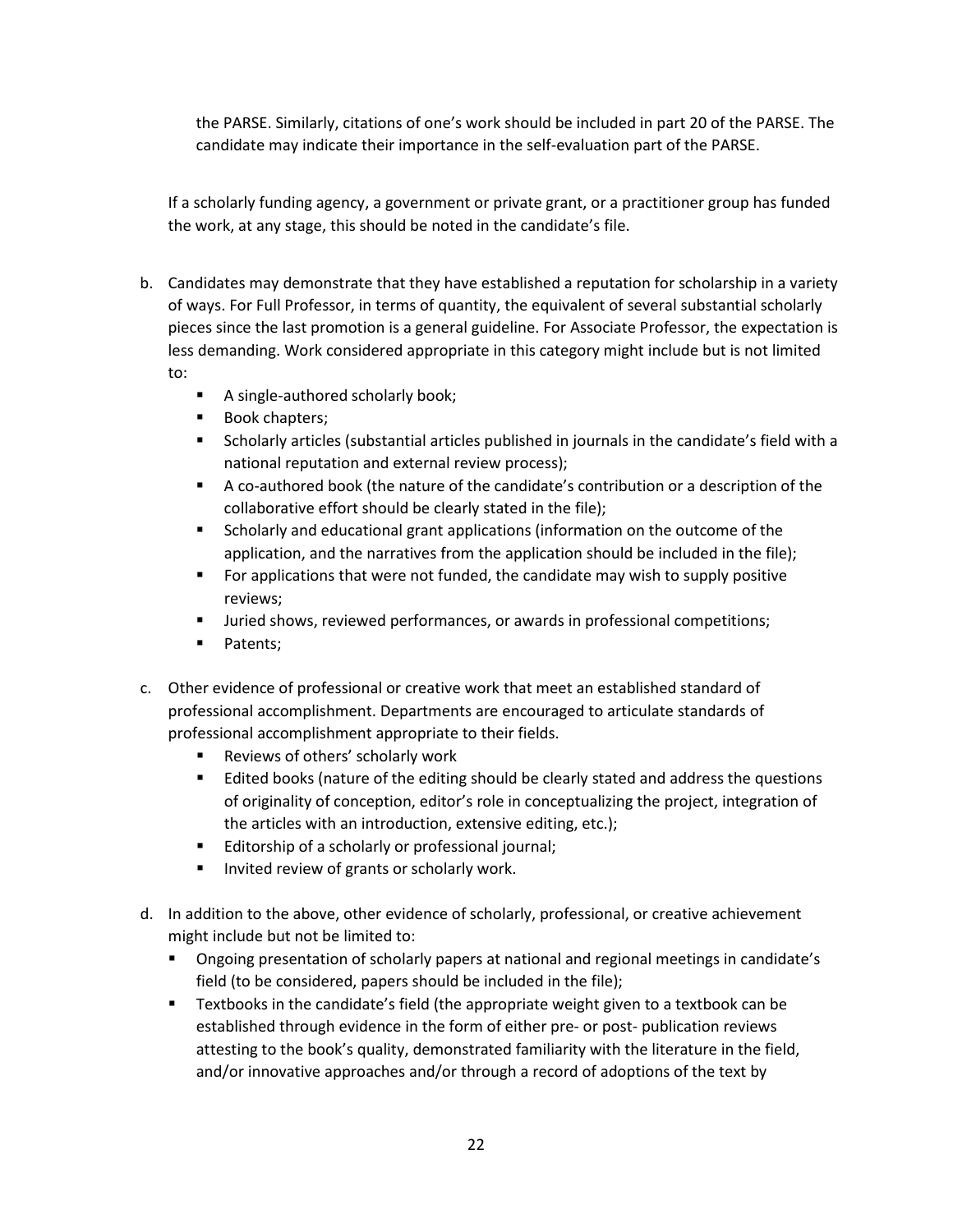significant academic institutions and/or inclusion in major university libraries and/or through publication of later editions.);

- **P** Positions as discussant or chair of panel at regional, national or international meetings in the candidate's field;
- **Papers included in conference proceedings (note if proceedings were refereed and provide** evidence of the refereeing);
- Professional positions in one's field, i.e. officer of national or regional association;
- **EXECT** Leadership in training workshops in candidate's field;
- Invited talks in candidate's field (those should be included in file to be considered);
- **Special exhibits organized by the candidate;**
- **Organization of scholarly conferences;**
- **Published reviews of others' scholarship**
- **EXE** Research notes, published letters to editors of scholarly journals, newsletter articles, media appearances, etc.

# **D. Service**

- 1. Department, College and University service is recognized as important in considering a candidate for promotion to either Associate or Full Professor, as well as in reappointment and the granting of tenure. The expectation for service increases as one moves up in the ranks.
	- a. Candidates for tenure are expected to demonstrate a commitment to service made in their Professional Development Plan,
	- b. Candidates for Associate Professor should have an established record of service to their department and the College community and/or University that might include (but is not limited to):
		- **Participation in various ad hoc committees (such as Middle States);**
		- **EXECT** Active participation on a College Council Standing Committee;
		- **D** Obtaining and administering significant institutional grants;
		- **Participation in the University Faculty Senate;**
		- **Advising of Student Clubs.**
	- c. Candidates for Full Professor should have established records of continuing and increasingly significant service to their department and to the College and in addition to other contributions listed under D.1.b., have some leadership role in service that might include (but is not limited to):
		- Chairing of various ad hoc committees (such as Middle States);
		- **Service as Department Chair**
		- Leadership of a College Council Standing Committee, or as an officer of College Council;
		- **D** Obtaining and administering significant institutional grants;
		- Chairing a departmental committee or serving in other departmental administrative roles
		- **•** Demonstrating initiative in service in some other way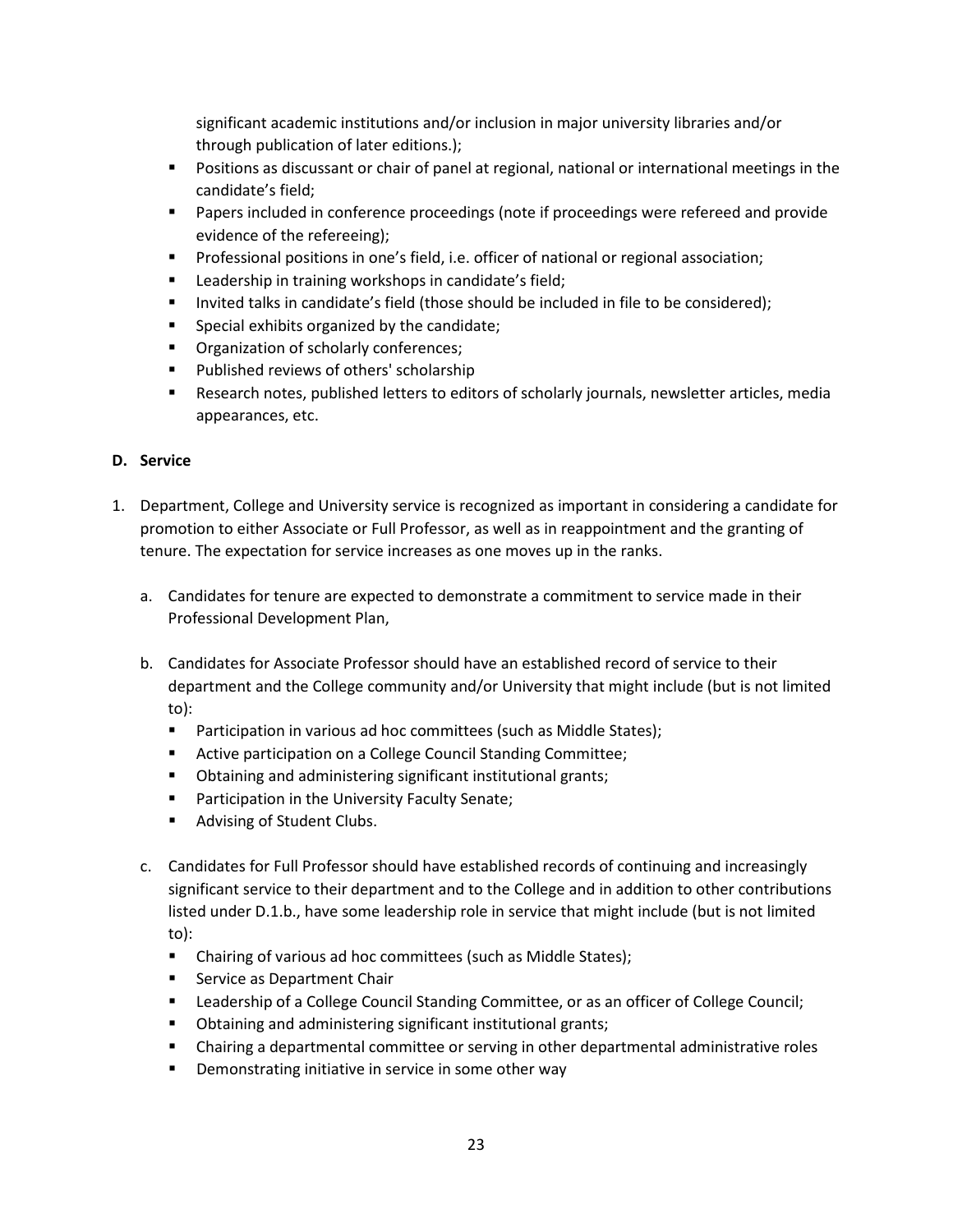Significant service to accrediting agencies or to professional organizations related to the candidate's discipline or area of professional expertise is given weight. In addition, service to the outside community related to one's professional expertise, while not required, is given consideration.

- 2. Candidates should clearly document the nature of their service on the PARSE and include it also in the self-evaluation. Any written materials resulting from such service, for which the candidate is responsible, may be included in the file.
- 3. The name of the Chairperson of the committees on which the candidate has served should be noted on the PARSE next to the name of the committee. The department Chair or member of the departmental appointments committee (in the case of a candidate for tenure) or a peer designated by the department chair (in the case of a candidate for promotion) may contact the Chairs of those committees for comments on the candidate's contribution. It is appropriate that this information be shared with the personnel review committees at each level of the process.
- 4. Service will be evaluated in terms of level of work involved, attendance, participation, and contribution.
- 5. Although not required, candidates may offer evidence of pertinent and significant community and public service in support of reappointment. Evidence of such service may include, but is not limited to:
	- **Service provided to community organizations with purposes broadly related to the mission of** the College and the areas of focus of the College's academic programs;
	- **Providing public information and education through the news media; Providing public education** by appearing in public events, documentaries, and other means of public information;
	- **Service to the Federal, state, and local government in special roles such as an advisor, expert,** mediator, or compliance monitor; and
	- **Service as an elected or appointed public official, or as a governance board member for an** independent organization, provided that the service can be rendered in a manner that complies with applicable CUNY regulations.

# **E. Lecturers and Instructors**

- 1. The title of Lecturer is used for full-time members of the faculty who are hired to teach and perform related faculty functions but who do not have a research commitment.
- 2. The guidance for reappointment of Lecturers is the same as for Assistant Professors, in all areas except for research and scholarship, which is not required.
- 3. Lecturers are eligible for a Certificate of Continuous Employment after five years of continuous service.
- 4. The Distinguished Lecturer title is a full-time non-tenure-bearing faculty title. Distinguished Lecturers are eligible for annual reappointment but may not serve in the title for more than a total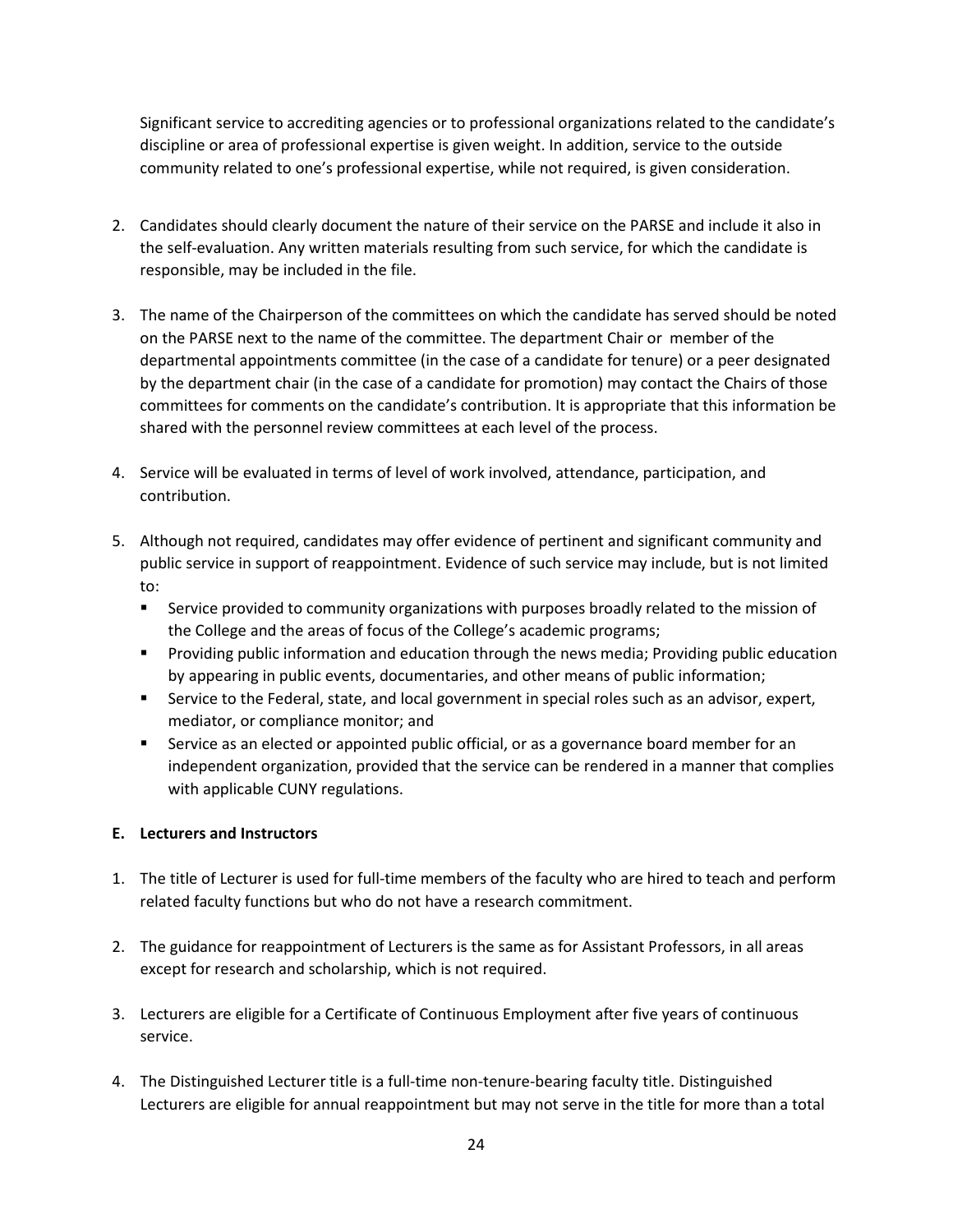of seven years. The guidance for reappointment for Distinguished Lecturers is the same as for Lecturers.

- 5. The title of Instructor is used for full-time members of the faculty who are hired to teach and perform related faculty functions, and who are expected to qualify for appointment as Assistant Professor within five years of initial appointment.
- 6. The criteria for reappointment of Instructors are the same as for Assistant Professors, in all areas except for research and scholarship. With respect to research and scholarship, the following expectations apply:
	- Active progress toward the award of a terminal degree which would qualify the candidate for appointment as Assistant Professor within five years of initial appointment;
	- Demonstration of the capacity to maintain an active research program.

Appointment for the sixth year is conditioned on attainment of the terms of agreement upon hiring.

# **F. College Laboratory Technicians**

- 1. A College Laboratory Technician shall perform laboratory functions and other technical duties of a highly skilled nature which are reasonably related to such functions but which are nevertheless nonteaching. Where appropriate, the technician shall exercise some supervision.
- 2. A Senior College Laboratory Technician shall, through technical or administrative skills, assume, under faculty or executive direction, clearly defined supervisory functions or perform complex technical functions in laboratories or technical areas.
- 3. Each department in which one or more College Laboratory Technicians or Senior College Laboratory Technicians are appointed shall develop a specific job description that will be related to the laboratory or technical requirements of each position.
- 4. The guidance for reappointment of a College Laboratory Technician is
	- The candidate shall have the personal characteristics needed to work effectively with students and staff.
	- **The candidate shall have effectively and efficiently performed the functions defined in the** departmental job description that applies to his or her position.

The candidate shall have the personal characteristics needed to work effectively with students and staff.

- 5. The guidance for reappointment of a Senior College Laboratory Technician is
	- The candidate shall have effectively and efficiently performed the functions defined in the departmental job description that applies to his or her position.
- 6. College Laboratory Technicians or Senior College Laboratory Technicians are eligible for tenure after five years of continuous service.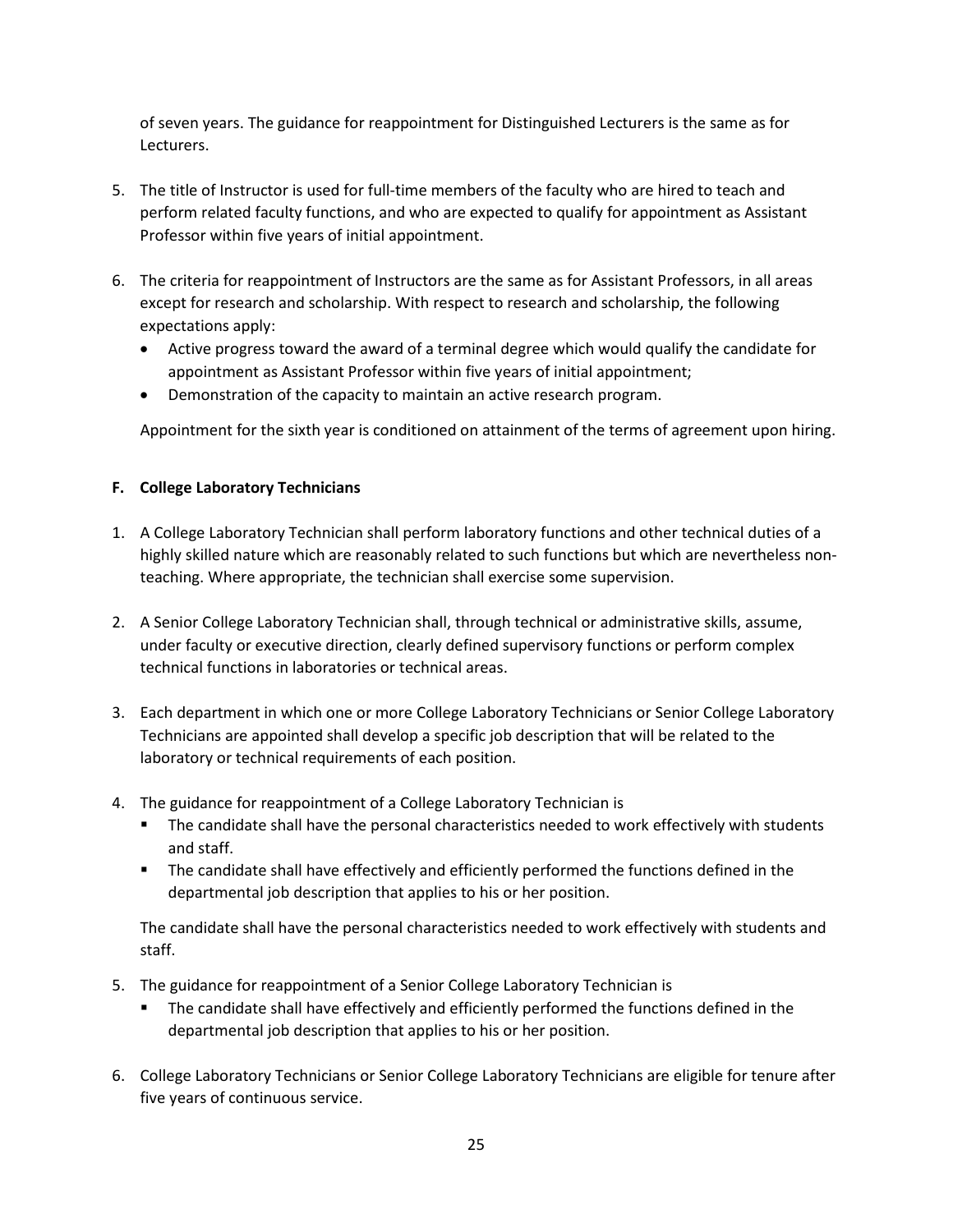# **IV. Timelines**

### **A. General Guidance about the Timetable for Reappointment, Tenure and Promotion**

1. Except for first year faculty, full-time tenure-track faculty must be reviewed and voted on for annual reappointment prior to December 1 during the fall of each year and must be reviewed and voted on for reappointment with tenure during the 7th year of tenure-track employment.

(See II.D.2. above concerning the tenure clock.) These annual reappointments and the reappointment with tenure votes are mandatory. An unsuccessful candidate for reappointment with tenure completes that academic year and may not return to engage in full-time service the subsequent year.

- 2. A candidate for reappointment may seek a tenure vote in a year prior to the year that a mandatory tenure vote is to take place; such a petition for early tenure is subject to all the processes of reappointment and tenure and, in addition, is subject to a waiver of tenure clock (whichever pertains) that must be requested by the College President and approved by the CUNY Board of Trustees.
- 3. Other exceptions to the 7-year tenure clock are breaks in service: a break in service, such as a duly granted leave of absence or service stoppage, for other than a duly granted unpaid childcare leave or paid parental leave, may require that the tenure clock be reset to the beginning of year one of a new tenure clock when full-time service resumes. This means that all service prior to the leave or break in service could be lost and might not count toward tenure. In the case of childcare or parental leave, the tenure clock resumes upon the resumption of full-time service, with the time spent on parental leave being counted as time served or earned toward tenure.
- 4. Consideration and vote on promotion to a higher professorial rank may take place in any year after a faculty member has served three years in rank. A candidate must express the intent to be a candidate for promotion by submitting an updated PARSE and a signed RPA form, as stipulated in section II.B.2.b. to OFSR, by the date specified in the timetable that appears in section IV.B. of this document. A promotion personnel action may take place before a candidate is tenured, during the same year as a candidate is being considered for reappointment with tenure, or in any year subsequent to a candidate having been awarded tenure. A candidate for promotion may withdraw her or his candidacy for promotion at any time during the promotion process so long as OFSR receives this written request prior to the vote by the College Personnel & Budget Committee.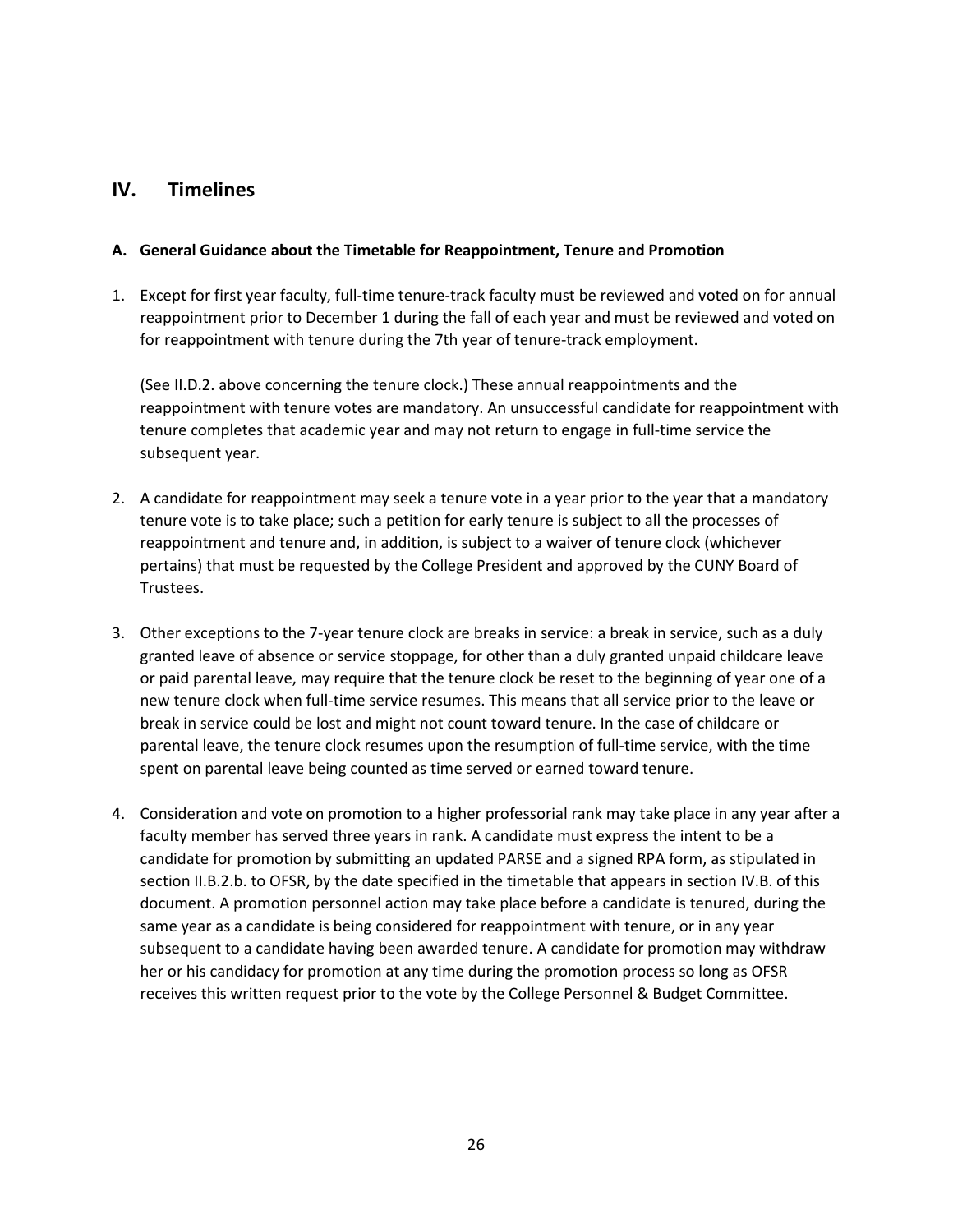### **B. General Timetable for Preparation of the Record**

For full-time faculty members in professional titles, and for full-time lecturers, instructors, and college laboratory technicians, reappointment, tenure, appointment, appointment with a Certificate of Continuous Employment, and promotion are considered by a series of committees. Since the reappointment and reappointment with tenure or CCE committees -- beginning with the Department Appointments Committees -- meet in early September, candidates should start reviewing and organizing their material the previous spring.

Candidates who have duly submitted updated PARSE forms and provided the requisite documentation to OFSR should have files that are complete or nearly so, requiring only some rearrangement and, in the case of voluminous files, the addition of a table of contents. The files of candidates for reappointment actions are closed in the 2nd week from the start of the fall semester.

The following table summarizes the timetable for the production and review of the record (Dates are approximate; OFSR will distribute an annual personnel calendar also available on OFSR Webpage):

| <b>FALL SEMESTER</b>         |                                                                                                                   |  |
|------------------------------|-------------------------------------------------------------------------------------------------------------------|--|
| September -- November        | <b>Reappointment and Tenure Review</b>                                                                            |  |
| Mid-September                | Files of candidates for reappointment or tenure are closed for<br>review.                                         |  |
| Mid-September -- Mid-October | Review committees meet.                                                                                           |  |
| September                    | OFSR notifies candidates eligible for promotion                                                                   |  |
| October -- November          | P&B meets to consider reappointment / tenure                                                                      |  |
| First 10 weeks of semester   | Teaching observations are conducted by chairs and/or designated<br>faculty.                                       |  |
| First 2--3 weeks of October  | The deadline for candidates for promotion to notify the OFSR by<br>submitting RPA, PARSE, and supporting material |  |
| Early November               | Files of candidates for promotion are closed for review                                                           |  |
| Mid-November -- December     | Peer committees meet to review files of candidates for<br>promotion                                               |  |
| <b>End of November</b>       | Deadline for applications for fellowship leave and scholar<br>incentive leave                                     |  |
| December 1                   | Non-reappointment letters must be mailed;<br>reappointment and tenure letters are mailed.                         |  |
| January 1                    | Peer committees' reports are due at the OFSR via the Dean                                                         |  |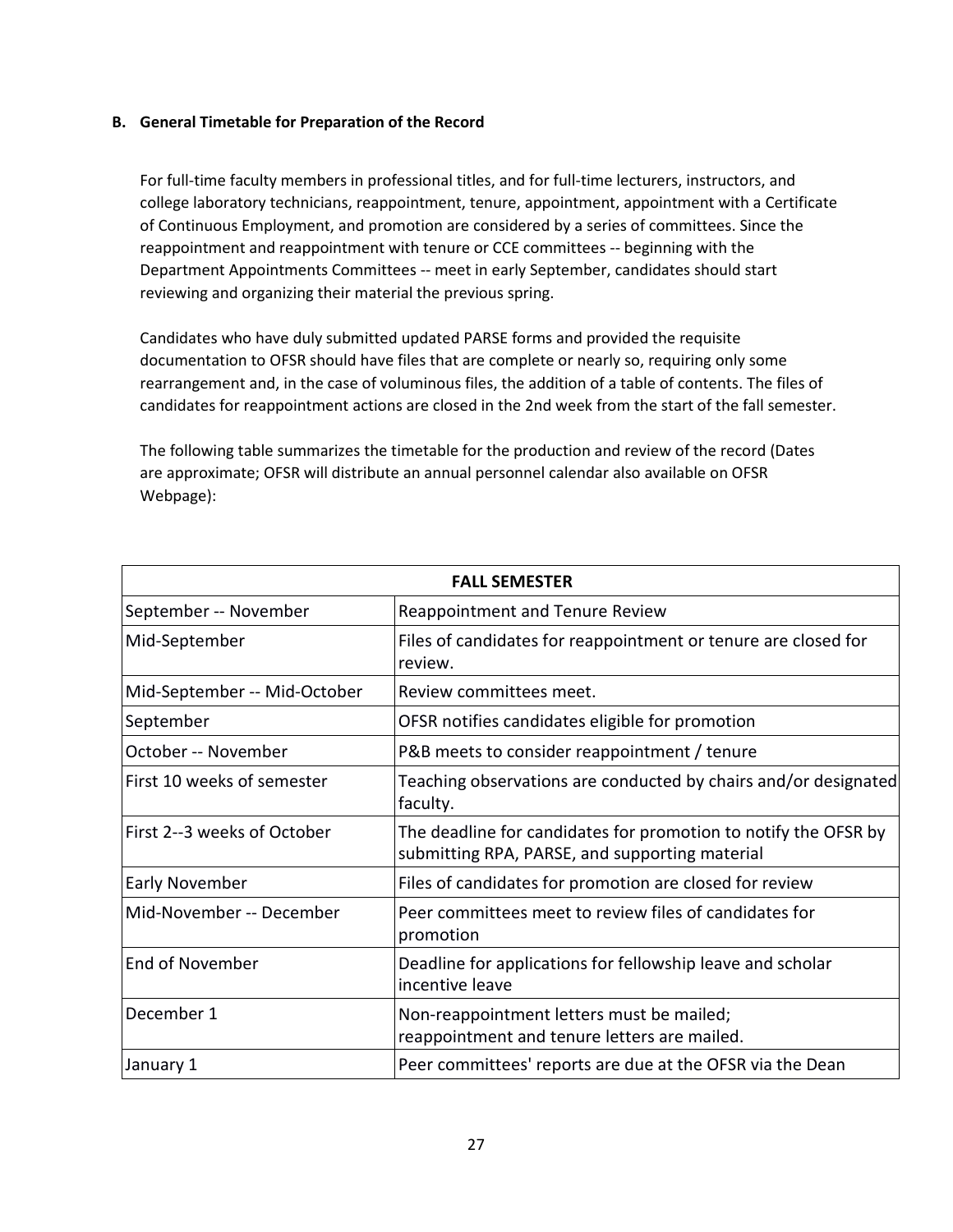| <b>SPRING SEMESTER</b>     |                                                                                                                                            |  |
|----------------------------|--------------------------------------------------------------------------------------------------------------------------------------------|--|
| February -- April          | Ad hoc committees meet to review files.                                                                                                    |  |
| First 10 weeks of semester | Teaching observations are conducted by chairs and/or designated<br>faculty.                                                                |  |
| March 1                    | Annual evaluations must be scheduled by department<br>chairs.                                                                              |  |
| March -- May               | P&B meets to consider promotion and leaves                                                                                                 |  |
| Mid-March                  | P&B meets to consider 1st year reappointments<br>Chairs present candidates for 2nd year reappointments                                     |  |
| <b>Early April</b>         | Teaching observations are completed                                                                                                        |  |
| May 1                      | PARSE and documentation material are due in OFSR for<br>reappointment and tenure candidates.<br>First year faculty: signed PDP due in OFSR |  |
| May 1                      | Non-reappointment letters must be mailed                                                                                                   |  |
| May                        | Annual Evaluations are conducted and written.<br>Third year reviews are conducted by Deans.<br>Chairs hold conferences with candidates.    |  |
| Summer                     | The President makes promotion decisions known to the<br>college. Promotion letters are mailed to candidates.                               |  |